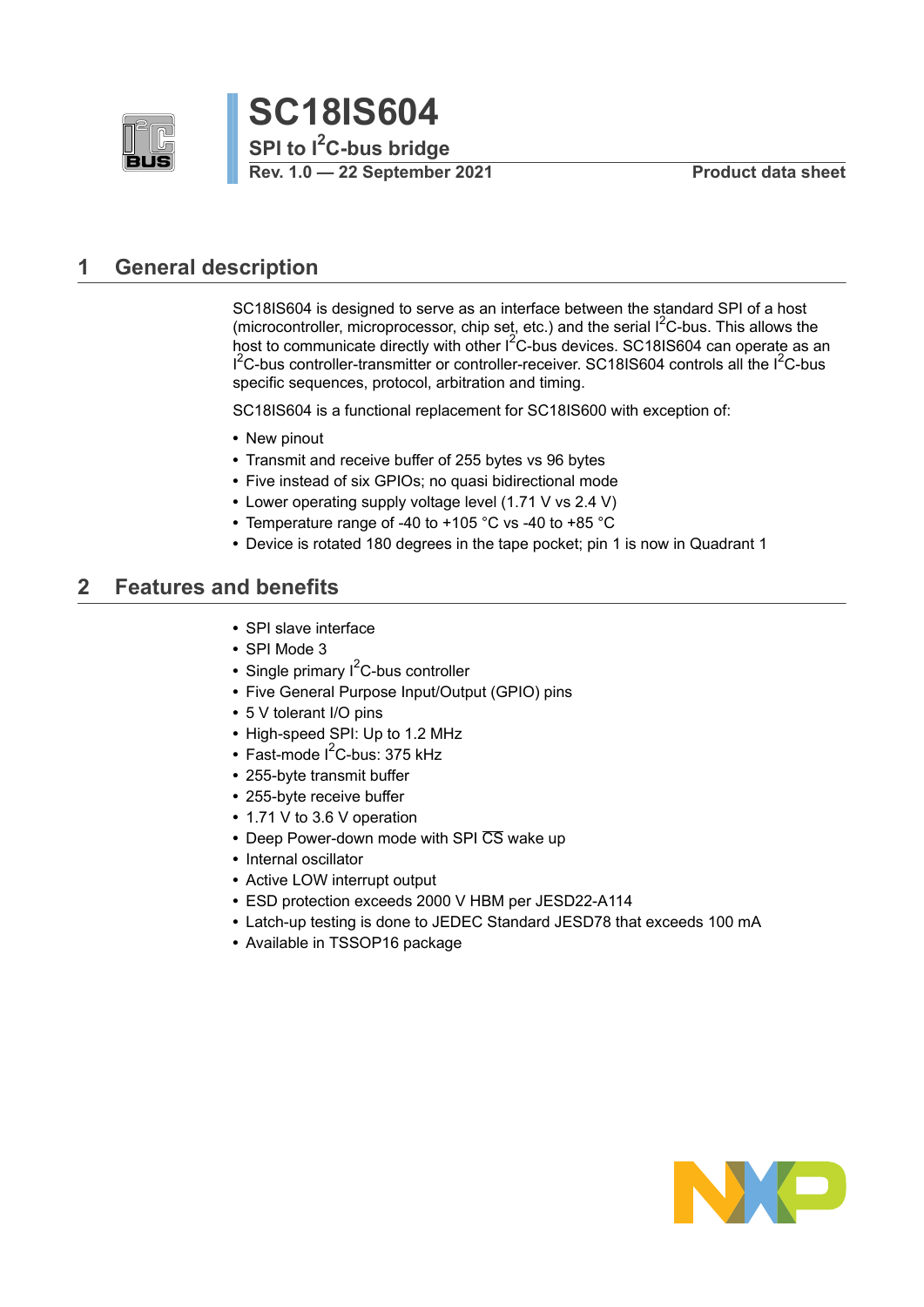## <span id="page-1-4"></span><span id="page-1-0"></span>**3 Ordering information**

| Table 1. Ordering information |                |             |                                                                                     |                |  |  |
|-------------------------------|----------------|-------------|-------------------------------------------------------------------------------------|----------------|--|--|
| <b>Type number</b>            | <b>Topside</b> | Package     |                                                                                     |                |  |  |
|                               | marking        | <b>Name</b> | <b>Description</b>                                                                  | <b>Version</b> |  |  |
| <b>SC18IS604PW</b>            | 18IS604        |             | TSSOP16   plastic thin shrink small outline package; 16 leads; body<br>width 4.4 mm | SOT403-1       |  |  |

## <span id="page-1-5"></span><span id="page-1-2"></span><span id="page-1-1"></span>**3.1 Ordering options**

**Table 2. Ordering options**

| Type number        | Orderable part number | Package | <b>Packing method</b>                                           | order<br>quantity | Minimum Temperature                        |
|--------------------|-----------------------|---------|-----------------------------------------------------------------|-------------------|--------------------------------------------|
| <b>SC18IS604PW</b> | SC18IS604PWJ          |         | TSSOP16   REEL 13" Q1<br>*STANDARD MARK<br>$SMD$ <sup>[1]</sup> | 2500              | $T_{amb}$ = -40 °C to<br>+105 $^{\circ}$ C |

[1] Find packing information at [www.nxp.com/docs/en/packing/SOT403-1\\_118.pdf](http://www.nxp.com/docs/en/packing/SOT403-1_118.pdf)

## <span id="page-1-6"></span>**4 Block diagram**

<span id="page-1-3"></span>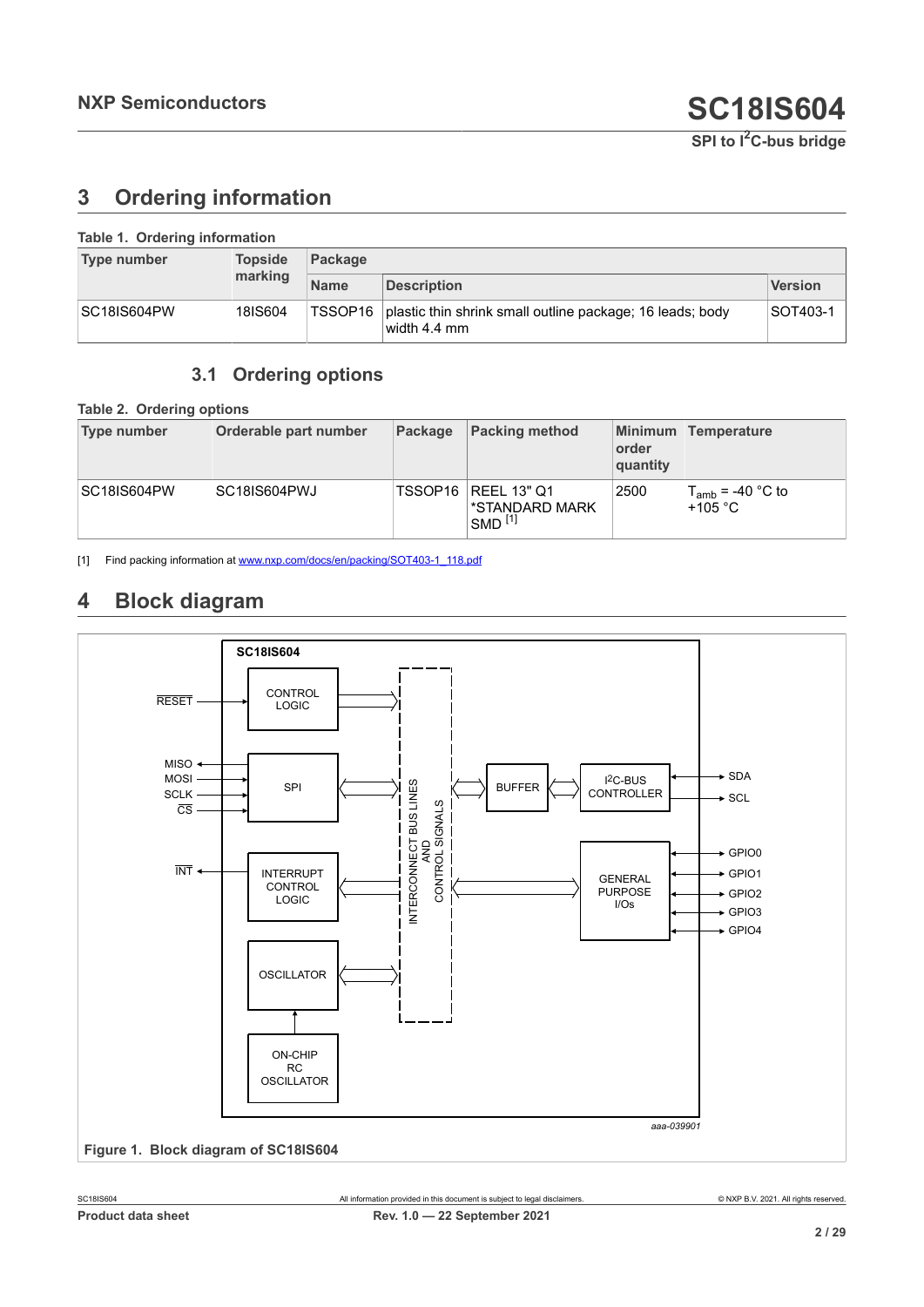## <span id="page-2-2"></span>**5 Pinning information**

## <span id="page-2-3"></span>**5.1 Pinning**

<span id="page-2-1"></span>

### <span id="page-2-4"></span><span id="page-2-0"></span>**5.2 Pin description**

#### **Table 3. Pin description**

| Symbol            | Pin | <b>Type</b> | <b>Description</b>                                                                                                                                                                                                                                                                                                                                   |
|-------------------|-----|-------------|------------------------------------------------------------------------------------------------------------------------------------------------------------------------------------------------------------------------------------------------------------------------------------------------------------------------------------------------------|
| GPIO0             | 9   | 1/O         | programmable I/O pin                                                                                                                                                                                                                                                                                                                                 |
| CS                | 8   |             | Chip select. When CS is LOW, SC18IS604 is selected. CS is used to wake<br>SC18IS604 from Deep Power-down mode. See Section 6.5.9 "Deep Power-<br>down mode".                                                                                                                                                                                         |
| <b>RESET</b>      | 4   |             | Controller Reset. When active (LOW), RESET sets internal registers to the<br>default values, and resets the $I^2C$ -bus and SPI hardware. See Table 4.                                                                                                                                                                                               |
| $V_{SS}$          | 13  |             | ground supply voltage                                                                                                                                                                                                                                                                                                                                |
| <b>MISO</b>       | 14  | $\circ$     | SPI slave data output                                                                                                                                                                                                                                                                                                                                |
| <b>MOSI</b>       | 10  |             | SPI slave data input                                                                                                                                                                                                                                                                                                                                 |
| <b>SDA</b>        | 1   | I/O         | I <sup>2</sup> C-bus serial data input/output                                                                                                                                                                                                                                                                                                        |
| <b>SCL</b>        | 2   | $\circ$     | I <sup>2</sup> C-bus serial clock output                                                                                                                                                                                                                                                                                                             |
| GPIO1             | 16  | I/O         | programmable I/O pin                                                                                                                                                                                                                                                                                                                                 |
| GPIO <sub>2</sub> | 7   | I/O         | programmable I/O pin                                                                                                                                                                                                                                                                                                                                 |
| <b>SCLK</b>       | 11  |             | SPI clock input                                                                                                                                                                                                                                                                                                                                      |
| $V_{DD}$          | 12  |             | supply voltage                                                                                                                                                                                                                                                                                                                                       |
| GPIO <sub>3</sub> | 6   | I/O         | programmable I/O pin                                                                                                                                                                                                                                                                                                                                 |
| <b>INT</b>        | 3   | $\circ$     | Interrupt. When active (LOW), INT informs the CPU that SC18IS604 has an<br>interrupt to be serviced.<br>INT is reset (deactivated) either when the I2CStat register is read or as a result<br>of a controller reset (RESET). This pin is an open-drain pin which must be pulled<br>HIGH with resistor and must not be held LOW at power on or reset. |
| GPIO4             | 5   |             | input pin                                                                                                                                                                                                                                                                                                                                            |
| <b>VREFP</b>      | 15  |             | connect to $V_{DD}$                                                                                                                                                                                                                                                                                                                                  |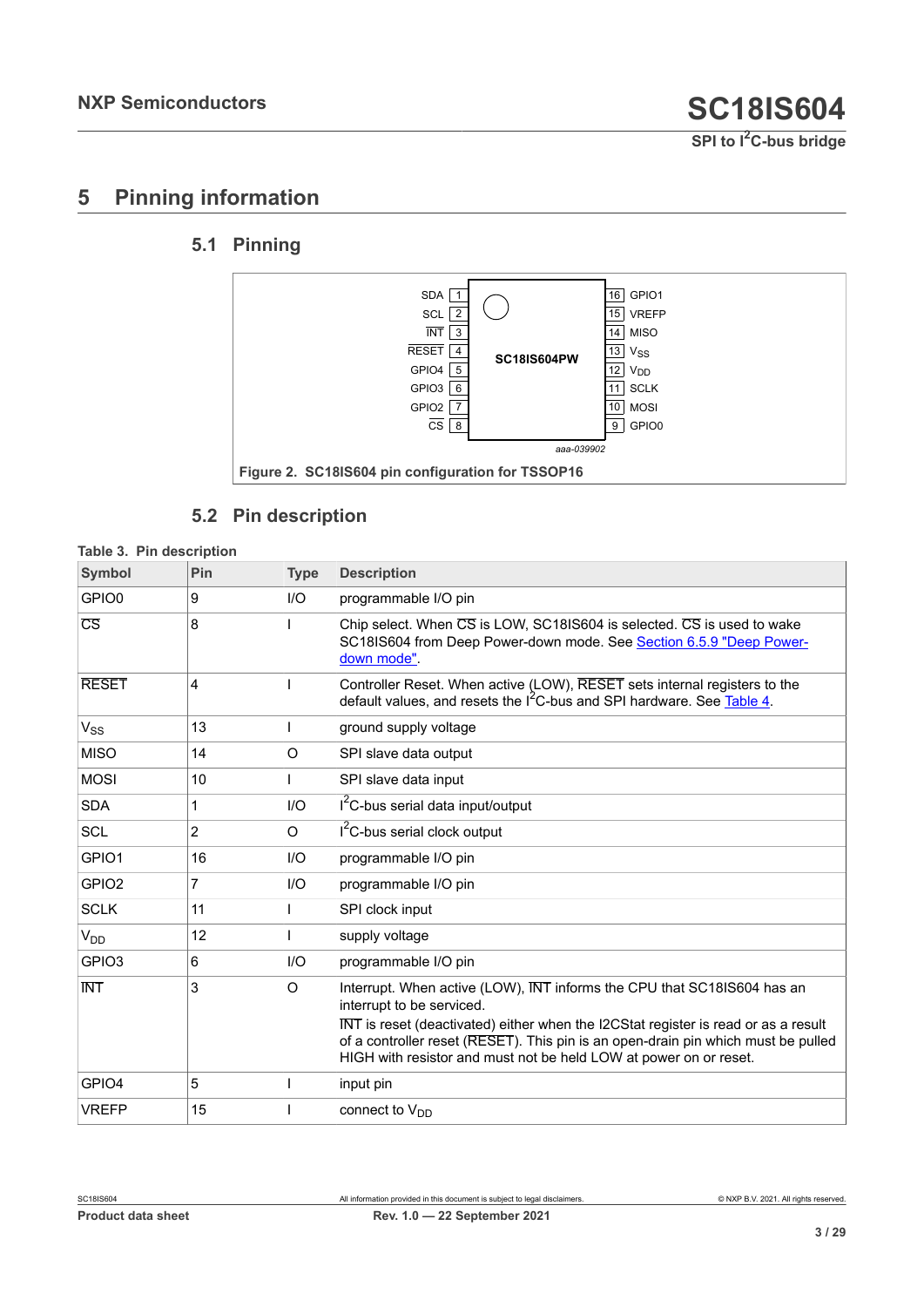## <span id="page-3-3"></span>**6 Functional description**

SC18IS604 acts as a bridge between a SPI interface and an  $I^2C$ -bus. It allows an SPI master device to communicate with  $I<sup>2</sup>C$ -bus target devices. The SPI interface supports Mode 3 of the SPI specification and can operate up to 1.2 Mbit/s.

#### **6.1 Internal registers**

<span id="page-3-2"></span><span id="page-3-0"></span>SC18IS604 provides internal registers for monitoring and control. These registers are shown in [Table](#page-3-0) 4. Register functions are more fully described in the following paragraphs.

| Register<br>address | <b>Register</b>    | Bit 7           | Bit 6            | Bit 5            | Bit 4           | Bit 3             | Bit 2             | Bit 1            | Bit 0           | R/W | <b>Default</b><br>value |
|---------------------|--------------------|-----------------|------------------|------------------|-----------------|-------------------|-------------------|------------------|-----------------|-----|-------------------------|
| 0x00                | <b>IOConfig</b>    | IO3.1           | <b>IO3.0</b>     | IO2.1            | 102.0           | IO1.1             | IO1.0             | IO0.1            | 100.0           | R/W | 0x00                    |
| 0x01                | <b>IOState</b>     | $\mathbf{0}$    | 0                | $\Omega$         | GPIO4           | GPIO <sub>3</sub> | GPIO <sub>2</sub> | GPIO1            | GPIO0           | R/W | 0xXX                    |
| 0x02                | I2CClock           | CR7             | CR <sub>6</sub>  | CR <sub>5</sub>  | CR4             | CR <sub>3</sub>   | CR <sub>2</sub>   | CR <sub>1</sub>  | CR <sub>0</sub> | R/W | 0x19                    |
| 0x03                | I <sub>2</sub> CTO | TO <sub>6</sub> | TO5              | TO4              | TO <sub>3</sub> | TO <sub>2</sub>   | TO <sub>1</sub>   | TO <sub>0</sub>  | <b>TE</b>       | R/W | 0x00                    |
| 0x04                | I2CStat            |                 |                  |                  |                 | I2CSTAT3          | I2CSTAT2          | I2CSTAT1         | I2CSTAT0        | R   | 0x00                    |
| 0x05                | I2CAdr             | ADR7            | ADR <sub>6</sub> | ADR <sub>5</sub> | ADR4            | ADR <sub>3</sub>  | ADR <sub>2</sub>  | ADR <sub>1</sub> | X               | R/W | 0x00                    |

**Table 4. Internal registers summary**

### <span id="page-3-4"></span>**6.2 Register descriptions**

#### **6.2.1 Programmable IO port configuration register (IOConfig)**

<span id="page-3-5"></span>Pins GPIO0 to GPIO3 may be configured by software to one of three types. These are: push-pull, open-drain, and input-only. Two configuration bits per pin, located in the IOConfig register, select the IO type for each pin. Each pin has Schmitt-triggered input that also has a glitch suppression circuit. IO4 is input and is not user-configurable.

[Table](#page-3-1) 5 shows the configurations for the programmable I/O pins. IOx.1 and IOx.0 correspond to GPIOx.

| Table 9. Fill configurations |       |                                 |  |  |  |  |
|------------------------------|-------|---------------------------------|--|--|--|--|
| IOx.1                        | IOX.0 | <b>Pin configuration</b>        |  |  |  |  |
|                              | O     | input-only configuration        |  |  |  |  |
|                              |       | input-only configuration        |  |  |  |  |
|                              | O     | push-pull output configuration  |  |  |  |  |
|                              |       | open-drain output configuration |  |  |  |  |

<span id="page-3-1"></span>**Table 5. Pin configurations**

#### **6.2.1.1 Open-drain output configuration**

<span id="page-3-6"></span>The open-drain output configuration turns off all pull-ups and only drives the pull-down transistor of the pin when the pin latch contains a logic 0. To be used as a logic output, a pin configured in this manner must have an external pull-up, typically a resistor tied to V<sub>DD</sub>.

The open-drain pin configuration is shown in [Figure 3.](#page-4-0)

An open-drain pin has a Schmitt-triggered input that also has a glitch suppression circuit.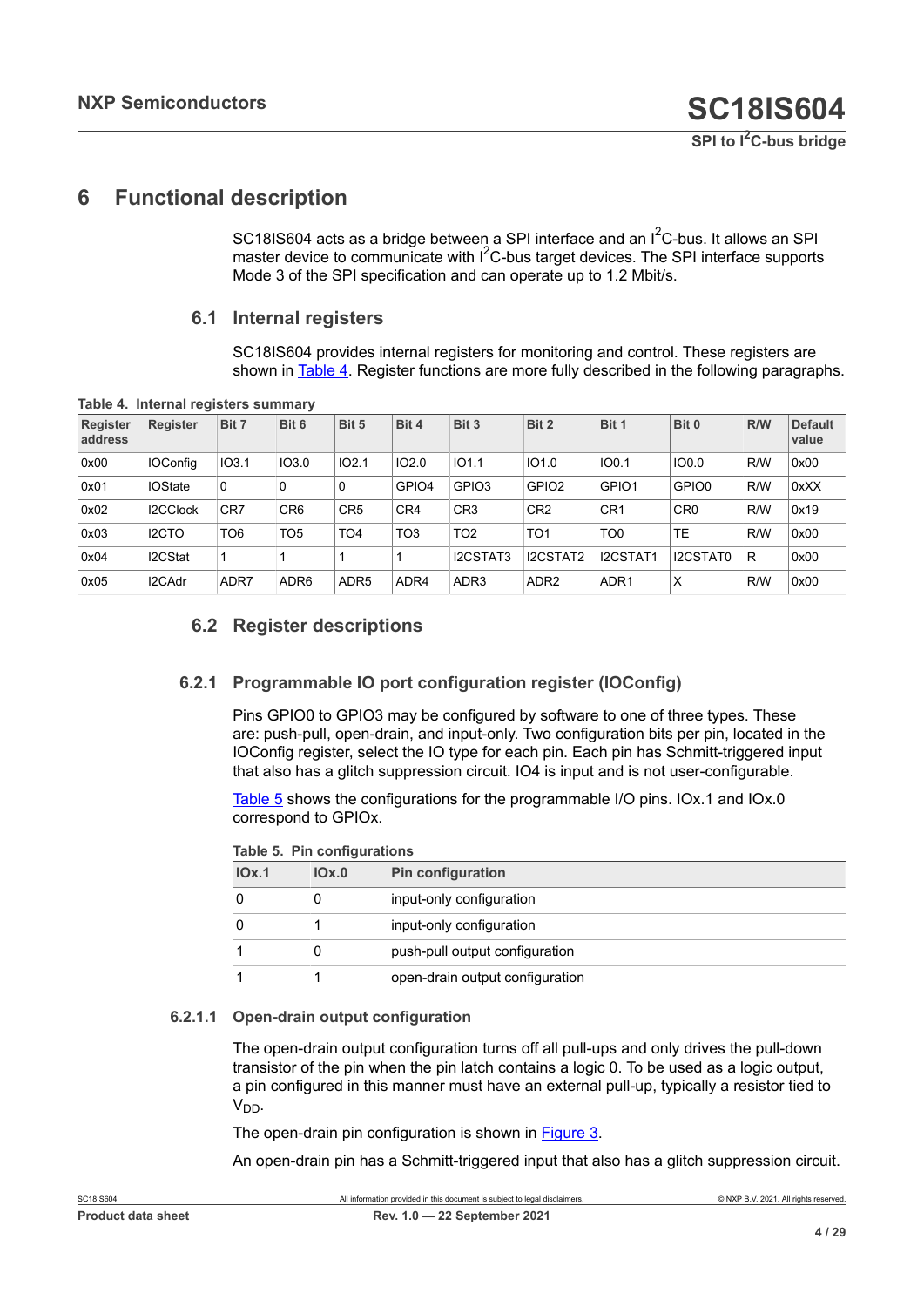**SPI to I2C-bus bridge**



<span id="page-4-0"></span>

#### **6.2.1.2 Input-only configuration**

<span id="page-4-3"></span>The input-only pin configuration is shown in [Figure 4](#page-4-1). It is a Schmitt-triggered input that also has a glitch suppression circuit.

<span id="page-4-1"></span>

#### **6.2.1.3 Push-pull output configuration**

<span id="page-4-4"></span>The push-pull output configuration has the same pull-down structure as the open-drain output mode, but provides a continuous strong pull-up when the pin latch contains a logic 1. The push-pull mode may be used when more source current is needed from a pin output.

The push-pull pin configuration is shown in [Figure 5](#page-4-2).

A push-pull pin has a Schmitt-triggered input that also has a glitch suppression circuit.

<span id="page-4-2"></span>

#### **6.2.2 I/O pins state register (IOState)**

<span id="page-4-5"></span>When read, this register returns the actual state of all programmable I/O pins. When written, each register bit will be transferred to the corresponding I/O pin programmed as output.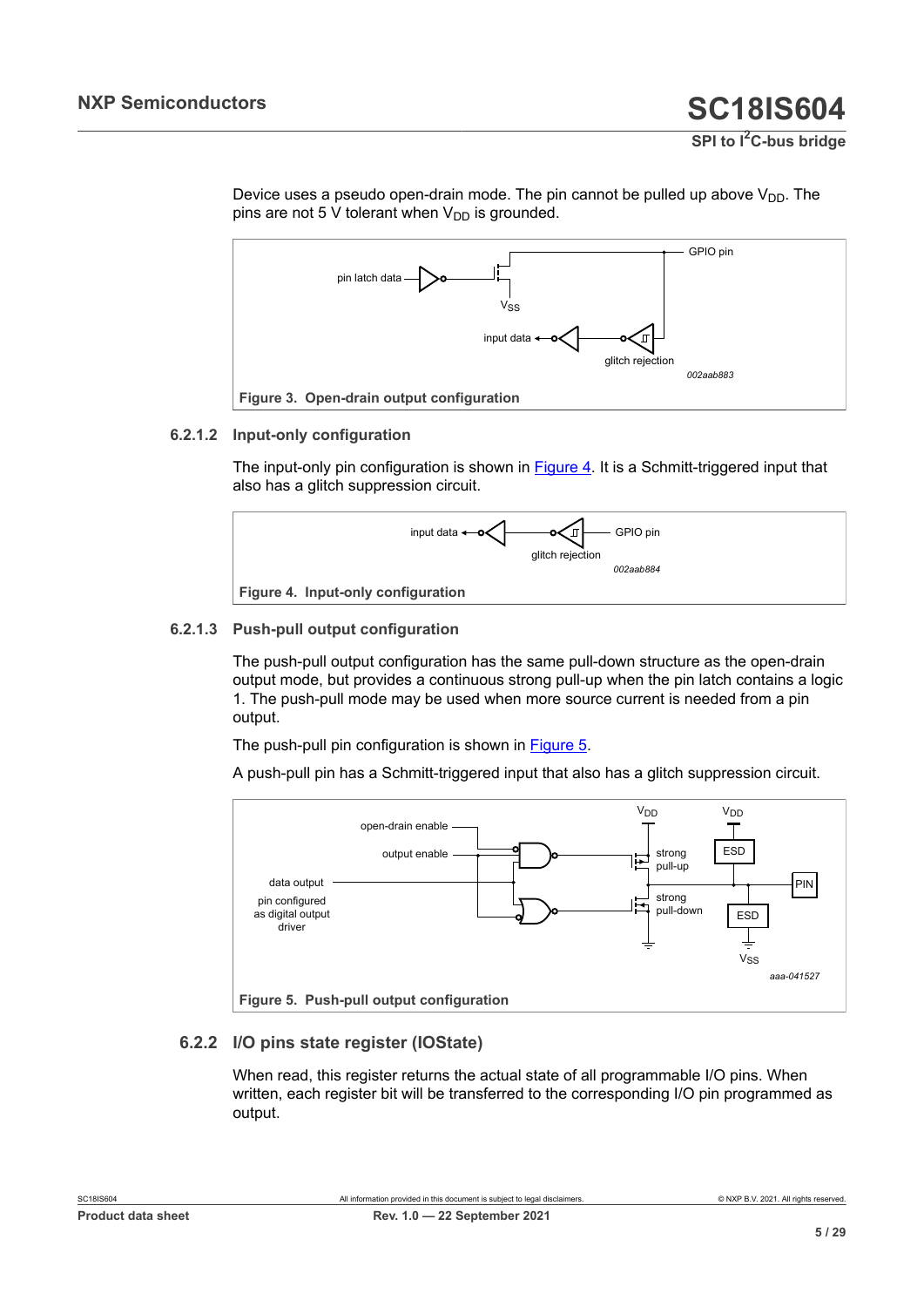**SPI to I2C-bus bridge**

| <b>Bit</b> | <b>Symbol</b>        | <b>Description</b>                                                      |
|------------|----------------------|-------------------------------------------------------------------------|
| 7:6        |                      | reserved                                                                |
| 5          |                      | Set the logic level on the output pins.                                 |
| 4          | GPIO4 <sup>[1]</sup> | Write to this register:                                                 |
| 3          | GPIO3                | logic $0 =$ set output pin to zero<br>logic $1 = set$ output pin to one |
| 2          | GPIO <sub>2</sub>    | A read from this register returns states of all pins.                   |
|            | GPIO1                |                                                                         |
| 0          | GPIO0                |                                                                         |

<span id="page-5-0"></span>**Table 6. IOState - I/O pins state register (address 0x01) bit description**

<span id="page-5-6"></span>[1] GPIO4 is input only, write to it has no effect.

### **6.2.3 I <sup>2</sup>C-bus address register (I2CAdr)**

The contents of the register represents the device's own  $I^2C$ -bus address. The most significant bit corresponds to the first bit received from the  $I^2C$ -bus after a START condition. The least significant bit is not used, but should be programmed with a '0'.

I2CAdr is not needed for device operation, but should be configured so that its address does not conflict with an  $I^2C$ -bus device address used by the bus controller.

### **6.2.4 I <sup>2</sup>C-bus clock rates register (I2CClk)**

<span id="page-5-3"></span><span id="page-5-2"></span>This register determines the  $I^2C$ -bus clock frequency. Various clock rates are shown in [Table](#page-5-1) 7 for SC18IS604. The frequency can be determined using [Equation 1:](#page-5-2)

$$
I2C-busclock frequency = \frac{15000000}{8 \times 12 CClk}
$$
 (1)

<span id="page-5-1"></span>

|  |  |  | Table 7. I <sup>2</sup> C-bus clock frequency |
|--|--|--|-----------------------------------------------|
|--|--|--|-----------------------------------------------|

| 1.441                   |                                      |  |  |  |  |
|-------------------------|--------------------------------------|--|--|--|--|
| <b>I2CCIk (decimal)</b> | I <sup>2</sup> C-bus clock frequency |  |  |  |  |
| 5 (minimum)             | 375 kHz                              |  |  |  |  |
|                         | 268 kHz                              |  |  |  |  |
| 9                       | 208 kHz                              |  |  |  |  |
| 19                      | 99 kHz                               |  |  |  |  |
| 255 (maximum)           | $7.4$ kHz                            |  |  |  |  |

### **6.2.5 I <sup>2</sup>C-bus timeout register (I2CTO)**

<span id="page-5-4"></span>The timeout register is used to determine the maximum time that the  $I^2C$ -bus controller is allowed to complete a transfer before setting an  $I^2C$ -bus timeout interrupt.

<span id="page-5-5"></span>

| Table 8. I2CTO - I <sup>2</sup> C-bus timeout register (address 0x04) bit description |               |                    |  |  |  |  |
|---------------------------------------------------------------------------------------|---------------|--------------------|--|--|--|--|
| <b>Bit</b>                                                                            | <b>Symbol</b> | <b>Description</b> |  |  |  |  |
| 7:1                                                                                   | TOI7:11       | timeout value      |  |  |  |  |

**<sup>2</sup>C-bus timeout register (address 0x04) bit description**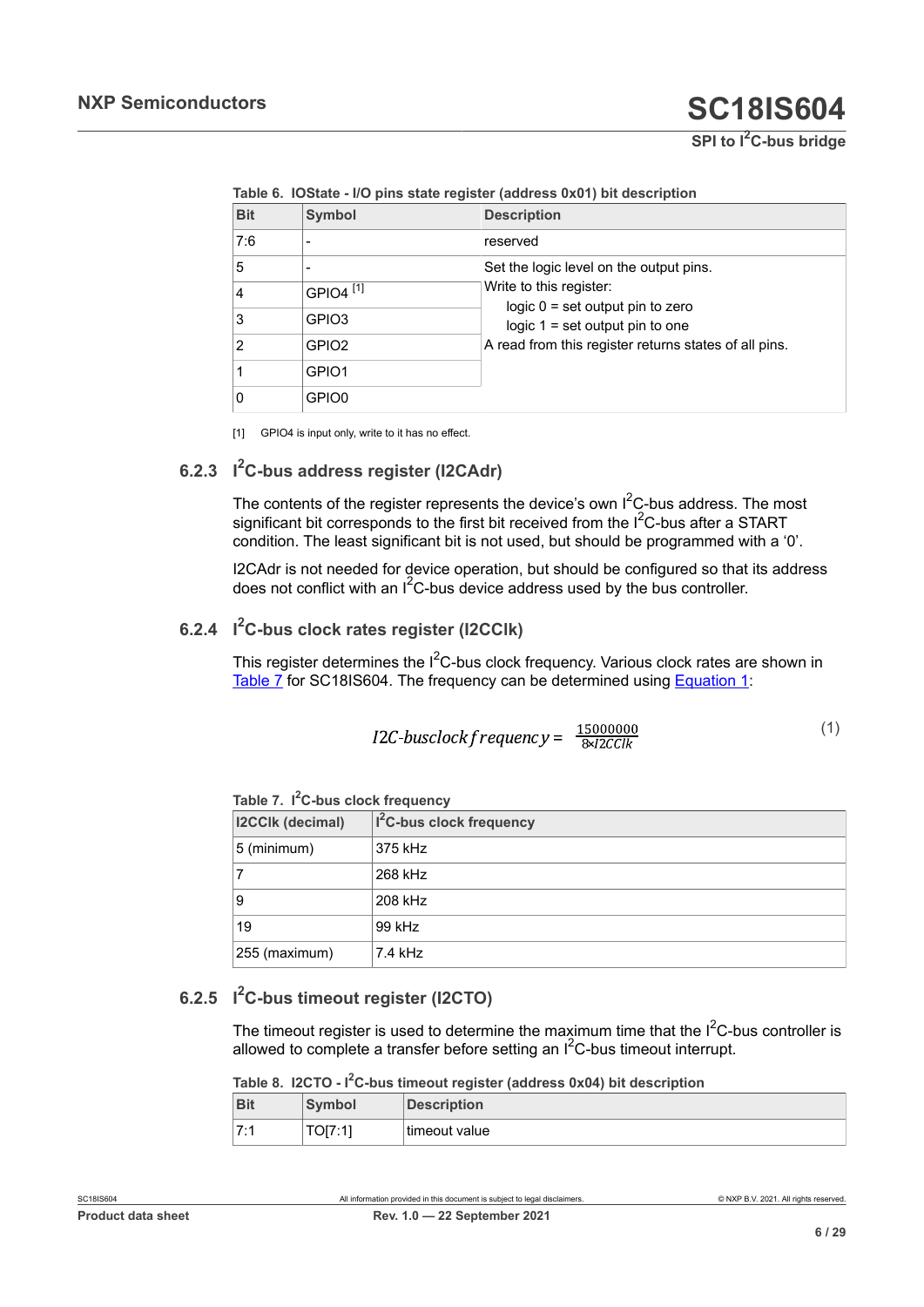|  |  |  |  | Table 8. I2CTO - I <sup>2</sup> C-bus timeout register (address 0x04) bit descriptioncontinuer |
|--|--|--|--|------------------------------------------------------------------------------------------------|
|  |  |  |  |                                                                                                |

| <b>Bit</b> | Symbol | <b>Description</b>                                     |
|------------|--------|--------------------------------------------------------|
|            | TЕ     | Enable/disable timeout function<br>$logic 0 = disable$ |
|            |        | logic $1 =$ enable                                     |

The least significant bit of I2CTO (TE bit) is used as a timeout enable/disable. A logic 1 will enable the timeout function.

The timeout can be computed by the following equation:

$$
timeout = \frac{(12CClock+1)}{15000000} \times \left( (1 + I2CTO[7:1]) \times 512 \right)
$$

Decimal value for I2CClock is from [Section 6.2.4 "I2C-bus clock rates register \(I2CClk\)"](#page-5-3)

The timeout value is an approximate value.

In the case of arbitration loss, SC18IS604 transmits a START condition when the bus becomes free unless the timeout condition is reached. If the timeout condition is reached, an interrupt is generated on the  $\overline{\text{INT}}$  pin. The 'I<sup>2</sup>C-bus timeout' status can be read in I2CStat.

### **6.2.6 I <sup>2</sup>C-bus status register (I2CStat)**

<span id="page-6-1"></span><span id="page-6-0"></span>This register reports the results of  $I^2C$ -bus transmit and receive transaction between SC18IS604 and an I<sup>2</sup>C-bus target device.

| <b>Register</b><br>value | Bit 7 | Bit 6 | Bit 5 | Bit 4 | Bit 3        | Bit 2    | Bit 1    | Bit 0 | I <sup>2</sup> C-bus status description                                                                                                                                                                                                            |
|--------------------------|-------|-------|-------|-------|--------------|----------|----------|-------|----------------------------------------------------------------------------------------------------------------------------------------------------------------------------------------------------------------------------------------------------|
| 0xF0                     |       |       |       |       | 0            | 0        | 0        | 0     | Transmission successful. SC18IS604 has<br>successfully completed an I <sup>2</sup> C-bus read or write<br>transaction. An interrupt is generated on INT. This<br>is also the default status after reset. No interrupt<br>is generated after reset. |
| 0xF1                     |       | 1     | 1     | 1     | $\mathbf{0}$ | $\Omega$ | $\Omega$ |       | I <sup>2</sup> C-bus device address not acknowledged. No<br>I <sup>2</sup> C-bus target device has acknowledged the<br>target address that has been sent out in an $I^2C$ -<br>bus read or write transaction. An interrupt is<br>generated on INT. |
| 0xF2                     |       | 1     | 1     |       | $\mathbf{0}$ | $\Omega$ |          | 0     | I <sup>2</sup> C-bus device address not acknowledged. An<br>I <sup>2</sup> C-bus target has not acknowledged the byte<br>that has just been transmitted by SC18IS604. An<br>interrupt is generated on INT.                                         |
| 0xF3                     |       | 1     | 1     |       | $\Omega$     | 0        |          |       | I <sup>2</sup> C-bus busy. SC18IS604 is busy performing an<br>I <sup>2</sup> C-bus transaction, no new transaction should be<br>initiated by the host. No interrupt is generated.                                                                  |

|  | Table 9. I <sup>2</sup> C-bus status |  |
|--|--------------------------------------|--|
|--|--------------------------------------|--|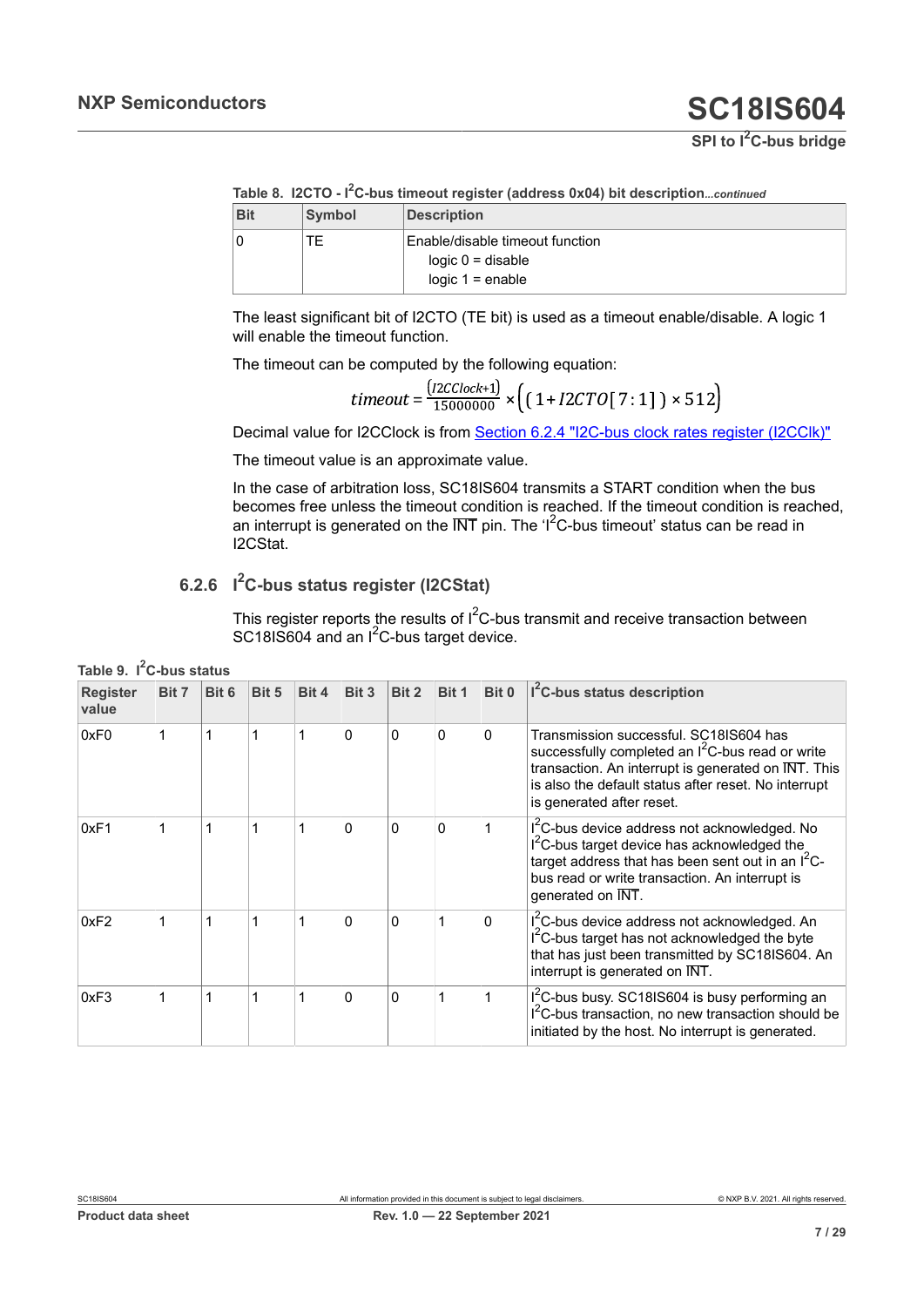| SPI to I <sup>2</sup> C-bus bridge |
|------------------------------------|
|------------------------------------|

| <u>U-Dus statuscommen</u> |       |       |       |       |       |          |       |       |                                                                                                                                                                                                                                                                                                                                                                                                                                             |  |  |  |
|---------------------------|-------|-------|-------|-------|-------|----------|-------|-------|---------------------------------------------------------------------------------------------------------------------------------------------------------------------------------------------------------------------------------------------------------------------------------------------------------------------------------------------------------------------------------------------------------------------------------------------|--|--|--|
| <b>Register</b><br>value  | Bit 7 | Bit 6 | Bit 5 | Bit 4 | Bit 3 | Bit 2    | Bit 1 | Bit 0 | I <sup>2</sup> C-bus status description                                                                                                                                                                                                                                                                                                                                                                                                     |  |  |  |
| 0xF8                      |       |       |       |       |       | 0        | 0     | 0     | I <sup>2</sup> C-bus timeout (see <b>Section 6.2.5 "I2C-bus</b><br>timeout register (I2CTO)"). SC18IS604 has<br>started an I <sup>2</sup> C-bus transaction that has taken<br>longer than the time programmed in I2CTO<br>register. This could happen after a period of<br>unsuccessful arbitration or when an $I2C$ -bus<br>target is (continuously) pulling the SCL clock<br>LOW. An interrupt is generated on $\overline{\text{INT}}$ .) |  |  |  |
| 0xF9                      |       |       |       |       |       | $\Omega$ | 0     |       | I'C-bus invalid data count. The number of bytes<br>specified in a read or write command to SC18IS6<br>04. An interrupt is generated on INT.                                                                                                                                                                                                                                                                                                 |  |  |  |

**Table 9. I <sup>2</sup>C-bus status***...continued*

## **6.3 I <sup>2</sup>C-bus serial interface**

<span id="page-7-1"></span> $I^2$ C-bus uses two wires (SDA and SCL) to transfer information between devices connected to the bus, and it has the following features:

- **•** Bidirectional data transfer between controllers and targets
- **•** Multi-controller bus (no central controller)
- **•** Arbitration between simultaneously transmitting controllers without corruption of serial data on the bus
- **•** Serial clock synchronization allows devices with different bit rates to communicate via one serial bus
- **•** Serial clock synchronization can be used as a handshake mechanism to suspend and resume serial transfer
- The I<sup>2</sup>C-bus may be used for test and diagnostic purposes.

A typical  $I^2C$ -bus configuration is shown in [Figure 6.](#page-7-0) SC18IS604 device provides a byte-oriented I<sup>2</sup>C-bus interface that supports data transfers up to 400 kHz. (Refer to *UM10204, "I2C-bus specification and user manual"*.)

<span id="page-7-0"></span>

## **6.4 Serial Peripheral Interface (SPI)**

<span id="page-7-2"></span>The host communicates with SC18IS604 via the SPI interface. SC18IS604 operates in Slave mode up to 1.2 MHz.

The SPI interface has four pins: SCLK, MOSI, MISO, and  $\overline{\text{CS}}$ .

**• SCLK**, **MOSI** and **MISO** are typically tied together between two or more SPI devices. Data flows from the master to SC18IS604 on the MOSI (Master Out Slave In) pin and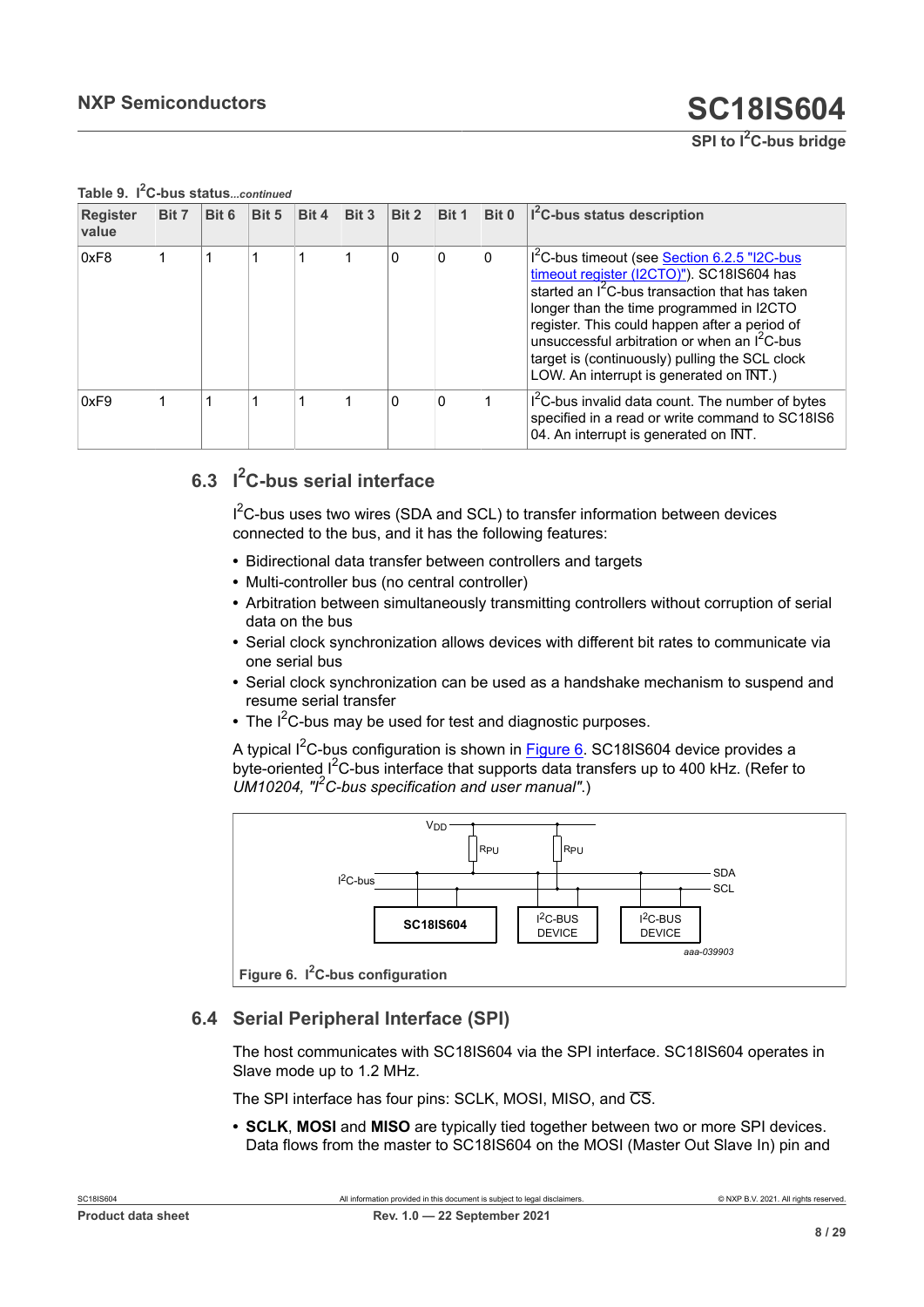**SPI to I2C-bus bridge**

flows from SC18IS604 to the master on the MISO (Master In Slave Out) pin. The SCLK signal is an input to SC18IS604.

**• CS** is the slave select pin. In a typical configuration, an SPI master selects one SPI device as the current slave. An SPI slave device uses its CS pin to determine whether it is selected.

Typical connections are shown in [Figure 7](#page-8-0).

<span id="page-8-0"></span>

### <span id="page-8-2"></span>**6.5 SPI message format**

### <span id="page-8-3"></span>**6.5.1 Write N bytes to I <sup>2</sup>C-bus target device**

<span id="page-8-1"></span>

| SPI host sends         |                           |                                                     |                                  |          |                                                  |             |             |           |  |
|------------------------|---------------------------|-----------------------------------------------------|----------------------------------|----------|--------------------------------------------------|-------------|-------------|-----------|--|
| 0x00<br><b>COMMAND</b> | <b>NUMBER</b><br>OF BYTES | <b>TARGET ADDRESS</b><br>$+W$                       | <b>DATA</b><br>BYTE <sub>1</sub> | $\cdots$ | <b>DATA</b><br><b>BYTEN</b>                      |             |             |           |  |
| $\overline{\text{cs}}$ |                           |                                                     |                                  |          |                                                  |             |             |           |  |
| <b>SCLK</b>            |                           |                                                     |                                  |          |                                                  |             |             |           |  |
| <b>MOSI</b>            | command 0x00              |                                                     |                                  |          | number of bytes D[7:0] Xtarget address A[7:1]X0X | data byte 1 | data byte N | 002aab718 |  |
|                        |                           | Figure 8. Write N bytes to $I2C$ -bus target device |                                  |          |                                                  |             |             |           |  |

The SPI host issues the write command by sending a 0x00 command followed by the total number of bytes (maximum 255 bytes excluding the address) to send and an  $I<sup>2</sup>C$ bus target device address followed by  $I^2C$ -bus data bytes, beginning with the first byte (data byte 1) and ending with the last byte (data byte N). Once the SPI host issues this command, SC18IS604 will access the  $I^2C$ -bus target device and start sending the  $I^2C$ bus data bytes.

When the  $I<sup>2</sup>C$ -bus write transaction has successfully finished, and interrupt is generated on the INT pin, and the 'transaction completed' status can be read in I2CStat.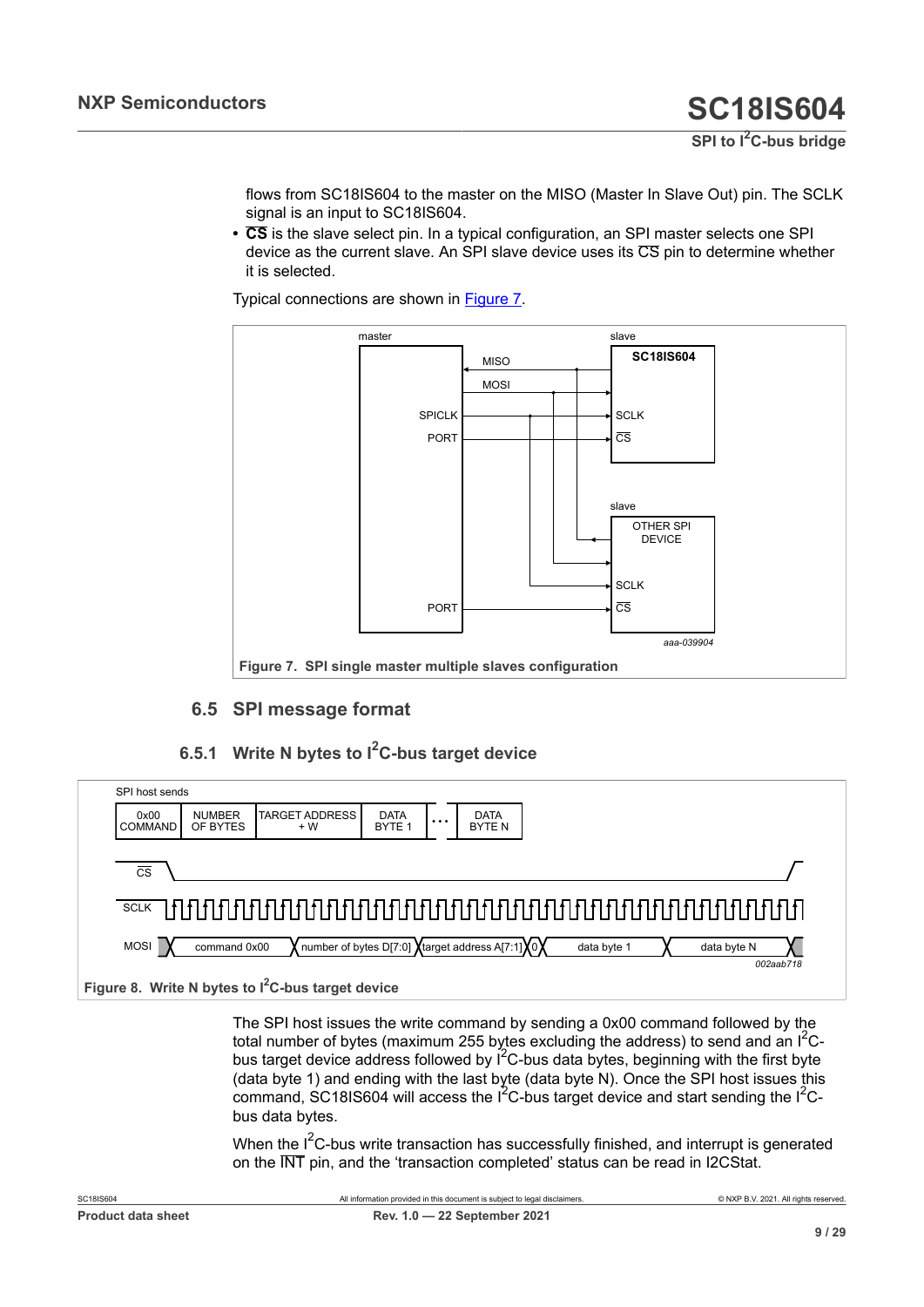Note that the third byte sent by the host is the device  $I^2C$ -bus target address. SC18IS604 will ignore the least significant bit so a write will always be performed even if the least significant bit is a '1'.

#### **6.5.2 Read N bytes from I2C-bus target device**

<span id="page-9-4"></span><span id="page-9-1"></span>

Once the host issues this command, SC18IS604 will start an  $I^2C$ -bus read transaction on the  $I^2C$ -bus to the specified target address. Once the data is received, SC18IS604 will place this data in the receiver buffer, and will generate an interrupt on the INT pin. The 'transaction completed' status can be read in the I2CStat. Note that the data is not returned until a Read Buffer command is performed (see [Section 6.5.4\)](#page-9-0).

Note that the third byte sent by the host is the device target address. SC18IS604 will ignore the least significant bit so a read will always be performed even if the least significant bit is a '0'. The maximum number of bytes to be read is 255.

### **6.5.3 I <sup>2</sup>C-bus read after write**

<span id="page-9-5"></span><span id="page-9-2"></span>

| SPI host sends         |                              |                                                       |                                         |                                       |          |                                             |                                        |  |
|------------------------|------------------------------|-------------------------------------------------------|-----------------------------------------|---------------------------------------|----------|---------------------------------------------|----------------------------------------|--|
| 0x02<br><b>COMMAND</b> | <b>WRITE</b><br><b>BYTES</b> | NUMBER OF INUMBER OF I<br><b>READ</b><br><b>BYTES</b> | <b>TARGET</b><br><b>ADDRESS</b><br>$+W$ | <b>DATA</b><br><b>WRITE</b><br>BYTE 0 | $\cdots$ | <b>DATA</b><br><b>WRITE</b><br><b>BYTEN</b> | <b>TARGET</b><br><b>ADDRESS</b><br>+ R |  |
| $\sim$ $\sim$ $\sim$   |                              |                                                       |                                         |                                       |          |                                             | 002aab720                              |  |

**Figure 10.** I<sup>2</sup>**C-bus read after write** 

Once the host issues this command, SC18IS604 will start a write transaction on the  $I^2C$ bus to the specified target address. Once the data is written, SC18IS604 will read data from the specified target, place the data in the Receiver Buffer and generate an interrupt on the INT pin. The 'transaction completed' status can be read in I2CStat. Note that the data is not returned until a 'Read Buffer' command is performed.

#### **6.5.4 Read buffer**

<span id="page-9-3"></span><span id="page-9-0"></span>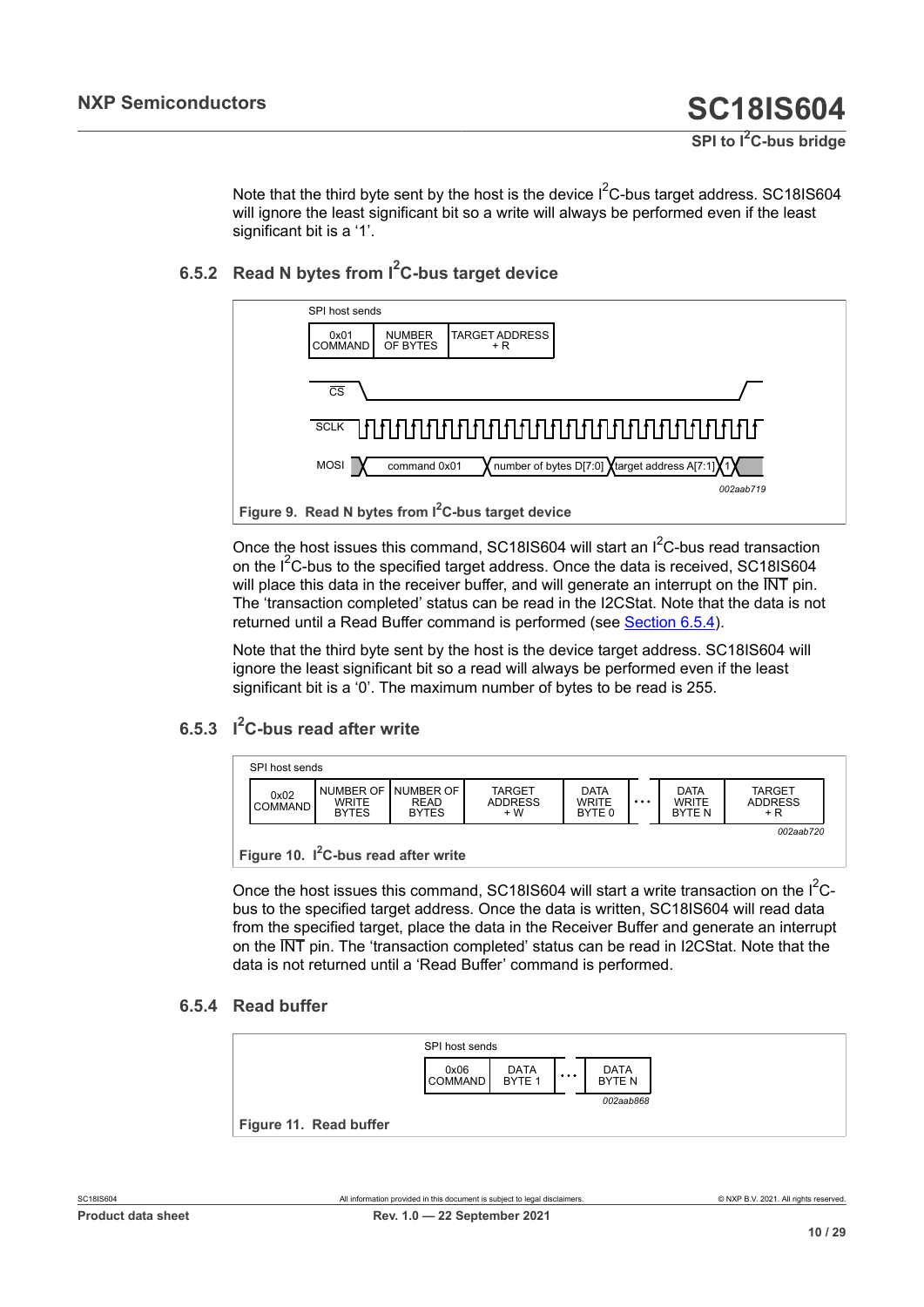When the host issues a Read Buffer command, SC18IS604 will return the data in the Read Buffer on the MISO pin. Note that the Read Buffer will be overwritten if an additional 'Read N bytes' or a 'Read after write' command is executed before the Read Buffer command.

### <span id="page-10-3"></span>**6.5.5 I <sup>2</sup>C-bus write after write**

<span id="page-10-1"></span>

| SPI host sends         |                                   |                                 |                              |                                  |                          |                         |                                  |   |                       |
|------------------------|-----------------------------------|---------------------------------|------------------------------|----------------------------------|--------------------------|-------------------------|----------------------------------|---|-----------------------|
| 0x03<br><b>COMMAND</b> | <b>NUMBER OF</b><br><b>BYTES1</b> | NUMBER OF<br>BYTES <sub>2</sub> | <b>TARGET</b><br>ADDRESS + W | <b>DATA</b><br>BYTE <sub>1</sub> | <br>DATA<br><b>BYTEN</b> | TARGET 2<br>ADDRESS + W | <b>DATA</b><br>BYTE <sub>1</sub> | . | <b>DATA</b><br>BYTE M |
| $ -$                   |                                   | $ -$                            |                              |                                  |                          |                         |                                  |   | 002aab721             |

#### **Figure 12. Write after write**

When the host issues this command, SC18IS604 will first write N data bytes to the  $I^2C$ bus target 1 device followed by a write of M data bytes to the  $I^2C$ -bus target 2 device.

#### **6.5.6 SPI configuration**

<span id="page-10-4"></span><span id="page-10-2"></span>

#### <span id="page-10-0"></span>**Table 10. SPI configuration**

| <b>SPI configuration</b> | Data order          |
|--------------------------|---------------------|
| 0x81                     | LSB first           |
| 0x42                     | MSB first (default) |

The SPI configuration command can be used to change the order in which the bits of SPI data byte are sent on the SPI bus. In the LSB first configuration (SPI configuration data is 0x81), bit 0 is the first bit sent of any SPI byte. In MSB first (SPI configuration data is  $0x42$ ), bit 7 is the first bit sent. [Table](#page-10-0) 10 shows the two possible configurations that can be programmed.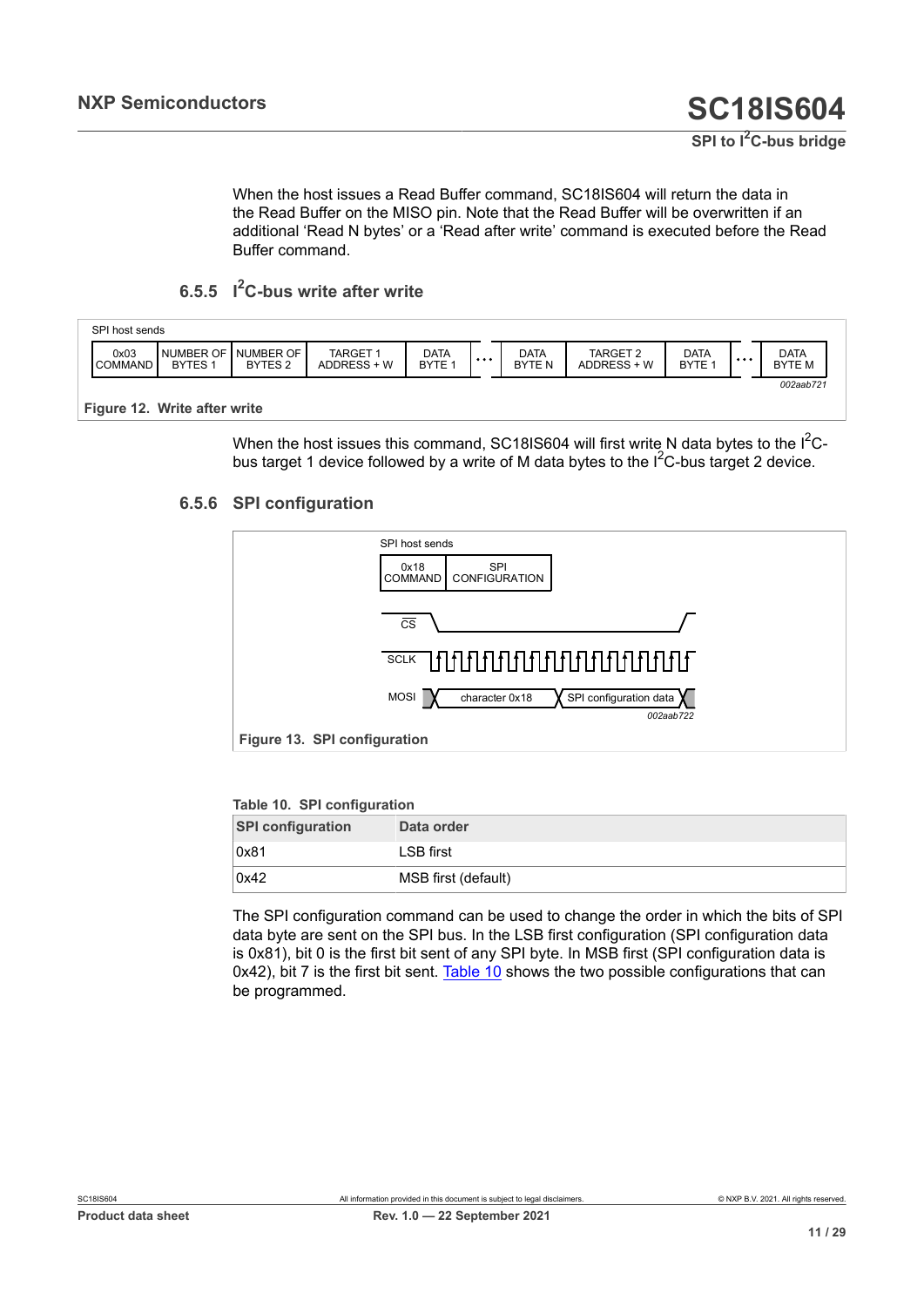<span id="page-11-2"></span><span id="page-11-0"></span>

#### **6.5.7 Write to SC18IS604 internal registers**

A Write Register function is initiated by sending a 0x20 command followed by an internal register address to be written (see [Section 6.1\)](#page-3-2). The register data byte follows the register address. Only one register can be accessed in a single transaction. There is no auto-incrementing of the register address.

#### **6.5.8 Read from SC18IS604 internal register**

<span id="page-11-3"></span><span id="page-11-1"></span>

A Read Register function is initiated by sending a 0x21 command followed by an internal register address to be read (see  $Section 6.1$ ) and a dummy byte. The data byte of the read register is returned by SC18IS604 on the MISO pin. Only one register can be accessed in a single transaction. There is no auto-incrementing of the register address.

Note that write and read from internal registers are processed immediately as soon as SC18IS604 determines the intended register.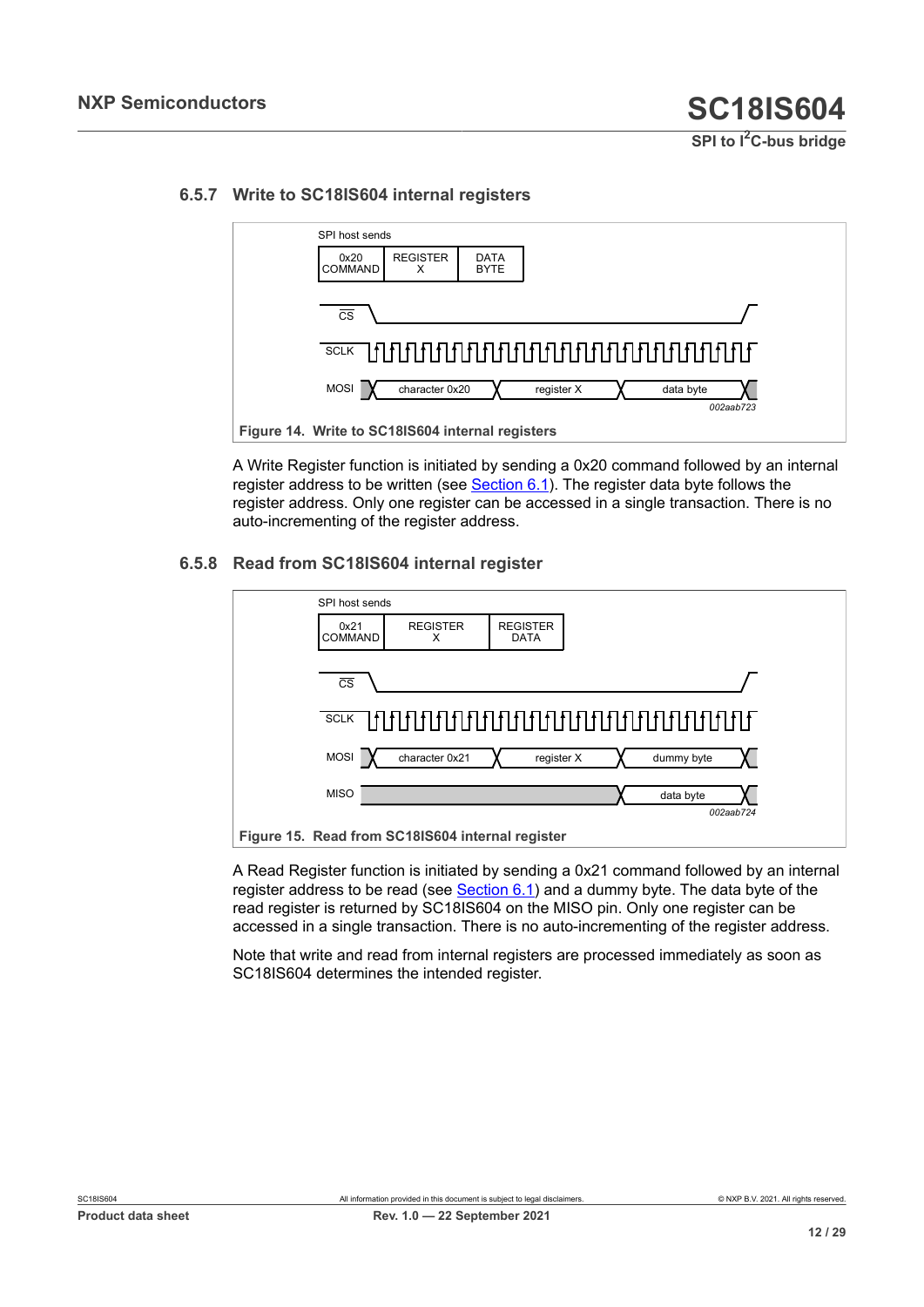<span id="page-12-1"></span><span id="page-12-0"></span>

#### **6.5.9 Deep Power-down mode**

SC18IS604 can be placed in a low-power mode where the internal oscillator is stopped and it will no longer respond to SPI messages. Enter the Power-down mode by sending the power-down command (0x30) followed by the two defined bytes, which are 0x5A followed by 0xA5. If the exact message is not received, the device will not enter the power-down state.

CS should be placed in a HIGH state after sending the Deep Power-down mode sequence. To exit the power-down state,  $\overline{CS}$  should be brought LOW. After leaving the power-down state, CS can once again be used as the chip selection function.

#### **6.5.10 Read version function ID**

<span id="page-12-2"></span>A new command 0xFE was included with SC18IS604 as a diagnostic tool when bringing up the bridge to verify SPI parameters are correct. This command places a version string in the SPI read buffer. The string contains the part number and a version string. The interrupt pin is set and the version string can be read with command 0x06. The string is in the form "SC18IS604 1.0.0"

The total length is 16 bytes and includes a 00h null terminator. Values in the read buffer past the null terminator remain from the previous operation. The example above yields these hex values in the first 16 locations in the read buffer: 0x53 0x43 0x31 0x38 0x49 0x53 0x36 0x30 0x34 0x20 0x31 0x2e 0x30 0x2e 0x30 0x00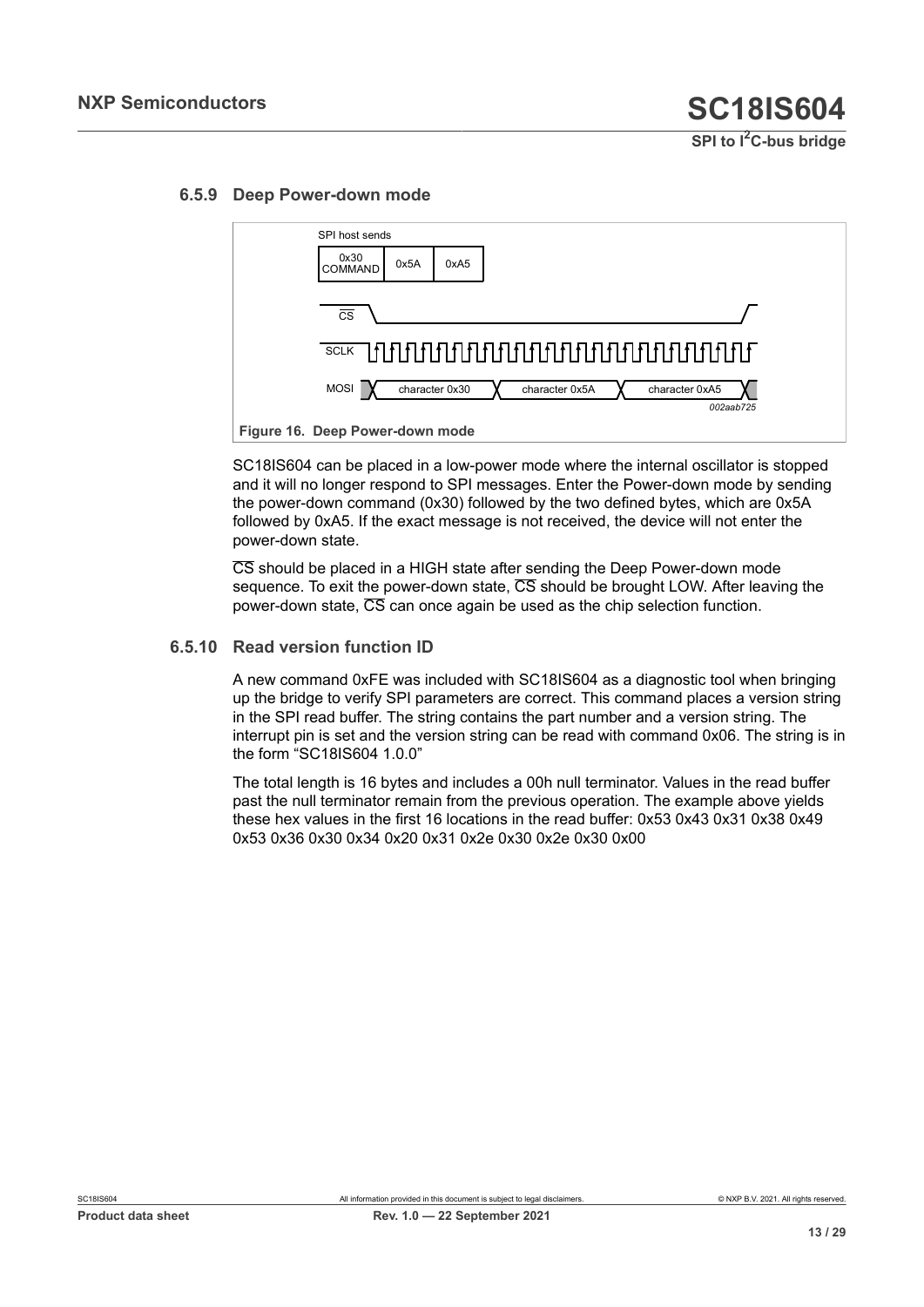## <span id="page-13-8"></span><span id="page-13-0"></span>**7 Limiting values**

#### <span id="page-13-6"></span><span id="page-13-2"></span><span id="page-13-1"></span>**Table 11. Limiting values**

<span id="page-13-4"></span><span id="page-13-3"></span>*In accordance with the Absolute Maximum Rating System (IEC 60134). [\[1\]](#page-13-0) [\[2\]](#page-13-1)*

<span id="page-13-5"></span>

| Symbol                      | <b>Parameter</b>                               | <b>Conditions</b>                              |              | <b>Min</b> | <b>Max</b> | <b>Unit</b> |
|-----------------------------|------------------------------------------------|------------------------------------------------|--------------|------------|------------|-------------|
| V <sub>DD</sub>             | supply voltage                                 |                                                |              | $-0.5$     | $+4.6$     | V           |
| $T_{amb(bias)}$             | bias ambient temperature                       | operating                                      |              | $-55$      | $+150$     | °C          |
| $T_{\text{stg}}$            | storage temperature                            |                                                |              | $-65$      | $+150$     | $^{\circ}C$ |
| $V_{1}$                     | input voltage                                  | 5 V tolerant I/O<br>pins; $V_{DD} \geq 1.71$ V | [3]<br>$[4]$ | $-0.5$     | $+5.4$     | ٧           |
|                             |                                                | 3 V tolerant I/O -<br>all pins                 | $[5]$        | $-0.5$     | $+3.6$     | V           |
| $I_{OH(I/O)}$               | HIGH-level output current per input/output pin |                                                |              |            | 8          | mA          |
| $I_{OL( I/O)}$              | LOW-level output current per input/output pin  |                                                |              |            | 20         | mA          |
| I <sub>I/O</sub> (tot)(max) | maximum total I/O current                      |                                                |              |            | 120        | mA          |
| $P_{\text{tot}}$ /pack      | total power dissipation per package            |                                                | [6]          |            | 1.5        | W           |

[1] This product includes circuitry specifically designed for the protection of its internal devices from the damaging effects of excessive static charge. Nonetheless, it is suggested that conventional precautions be taken to avoid applying greater than the rated maximum.

[2] Parameters are valid over the operating temperature range unless otherwise specified. All voltages are with respect to V<sub>SS</sub> unless otherwise noted.<br>[3] Applies to all 5 V tolerant I/O pins except the 3 V tolerant pin [3] Applies to all 5 V tolerant I/O pins except the 3 V tolerant pin MISO<br>[4] Including the voltage on outputs in 3-state mode.

[4] Including the voltage on outputs in 3-state mode.<br>  $[5]$  V<sub>DD</sub> present or not present.

 $[5]$  V<sub>DD</sub> present or not present.<br>[6] Based on package heat tran

Based on package heat transfer, not device power consumption.

## <span id="page-13-9"></span>**8 Static characteristics**

#### <span id="page-13-7"></span>**Table 12. Static characteristics**

*V<sub>DD</sub>* = 1.71 *V* to 3.6 *V*;  $T_{amb}$  = -40 °C to +105 °C, unless otherwise specified

| <b>Symbol</b>    | <b>Parameter</b>                        | <b>Conditions</b>                                             | Min                 | $Typ^{[1]}$        | <b>Max</b>         | <b>Unit</b> |
|------------------|-----------------------------------------|---------------------------------------------------------------|---------------------|--------------------|--------------------|-------------|
| <b>VDD</b>       | supply voltage                          |                                                               | 1.71                |                    | 3.6                | V           |
| $I_{DD(open)}$   | operating supply current                | $V_{DD}$ = 3.3 V                                              |                     | 2.1                | 4.0                | mA          |
| $I_{DD(idle)}$   | Idle mode supply current                | $V_{DD}$ = 3.3 V                                              |                     | 1.3                | 3.4                | mA          |
| $I_{DD(tpd)}$    | total Power-down mode supply<br>current | $V_{DD}$ = 3.3 V                                              |                     | 6                  | 75                 | μA          |
| $V_{th(HL)}$     | HIGH-LOW threshold voltage              | Schmitt trigger input                                         | 0.22V <sub>DD</sub> | 0.4V <sub>DD</sub> |                    | V           |
| $V_{th(LH)}$     | LOW-HIGH threshold voltage              | Schmitt trigger input                                         |                     | 0.6V <sub>DD</sub> | 0.7V <sub>DD</sub> | V           |
| $V_{\text{hys}}$ | hysteresis voltage                      |                                                               |                     | 0.2V <sub>DD</sub> |                    | V           |
| $V_{OL}$         | LOW-level output voltage                | $I_{OI}$ = 4 mA; 2.5 V $\leq$ V <sub>DD</sub><br>$\leq$ 3.6 V |                     |                    | 0.5                | V           |
|                  |                                         | $I_{OL}$ = 3 mA; 1.71 V $\leq$ V <sub>DD</sub><br>≤ 2.5 V     |                     |                    | 0.5                | V           |
| V <sub>OH</sub>  | HIGH-level output voltage               | $I_{OH} = 4$ mA; 2.5 V $\leq$ V <sub>DD</sub><br>$\leq$ 3.6 V | $V_{DD} - 0.4$      |                    |                    | V           |
|                  |                                         | $I_{OH}$ = 3 mA; 1.71 V $\leq$<br>$V_{DD} \leq 2.5 V$         | $V_{DD}$ - 0.5      |                    |                    | V           |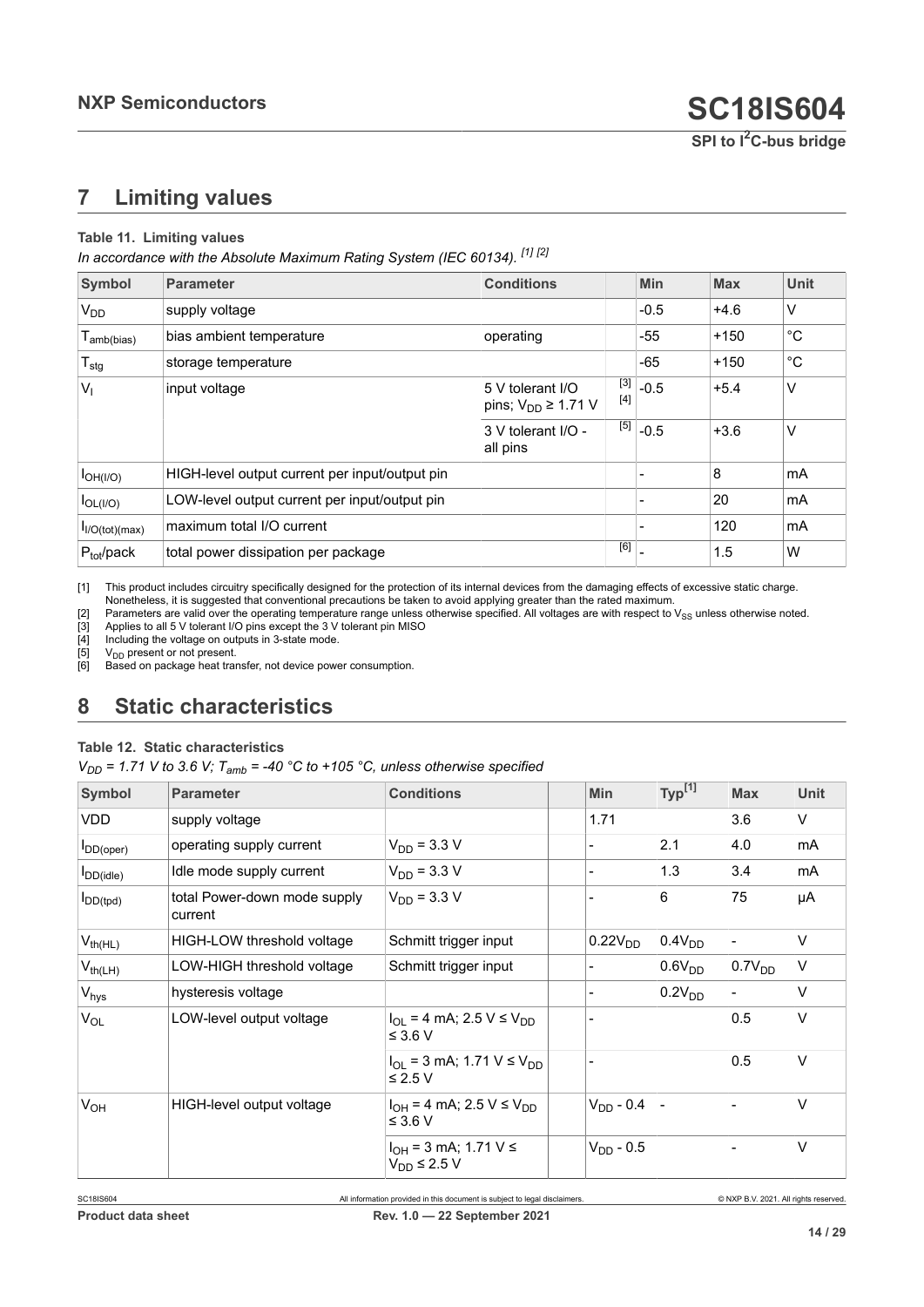**SPI to I2C-bus bridge**

#### <span id="page-14-0"></span>**Table 12. Static characteristics***...continued*

<span id="page-14-2"></span><span id="page-14-1"></span> $V_{DD}$  = 1.71 V to 3.6 V;  $T_{amb}$  = -40 °C to +105 °C, unless otherwise specified

<span id="page-14-3"></span>

| Symbol                     | <b>Parameter</b>            | <b>Conditions</b>                                               |       | <b>Min</b> | Typ <sup>[1]</sup> | <b>Max</b> | Unit |
|----------------------------|-----------------------------|-----------------------------------------------------------------|-------|------------|--------------------|------------|------|
| $C_{ig}$                   | input capacitance at gate   |                                                                 | $[2]$ |            |                    | 15         | pF   |
| $\mathsf{I}_{\mathsf{IL}}$ | LOW-level input current     | logical 0; $V_1 = 0.4 V$                                        |       |            |                    | $-80$      | μA   |
| $ I_{\rm LI} $             | input leakage current       | all ports; $V_I = V_{IL}$ or $V_{IH}$                           | $[3]$ |            |                    | ±10        | μA   |
| $I_{THL}$                  | HIGH-LOW transition current | all ports; logical 1-to-0;<br>$V_1$ = 2.0 V at $V_{DD}$ = 3.6 V |       | $-30$      |                    | $-450$     | μA   |
| <b>I</b> pu                | pull-up current             | $V_1 = 0 V$ ;                                                   | $[4]$ |            |                    |            | μA   |
|                            |                             | 2.0 V ≤ V <sub>DD</sub> ≤ 3.6 V                                 |       | 10         | 50                 | 90         | μA   |
|                            |                             | 1.71 V ≤ $V_{DD}$ ≤ 2.0 V                                       |       | 7          | 50                 | 85         | μA   |
|                            |                             | $V_{DD}$ < $V_{I}$ < 5 V                                        |       | 0          | 0                  | 0          | μA   |

[1] Typical ratings are not guaranteed. The values listed are at room temperature, 3 V.

[2] Pin capacitance is characterized but not tested.<br>[3] Measured with pins in high-impedance mode. [3] Measured with pins in high-impedance mode.<br>[4] Pull-up current measured across the weak pu

Pull-up current measured across the weak pull-up resistor

## <span id="page-14-5"></span>**9 Dynamic characteristics**

#### **Table 13. Dynamic characteristics**

<span id="page-14-4"></span> $V_{DD}$  = 1.71 V to 3.6 V;  $T_{amb}$  = -40 °C to +105 °C, unless otherwise specified <sup>[\[1\]](#page-14-0)</sup>

| Symbol                     | Parameter               | <b>Conditions</b>                |       | <b>Min</b> | <b>Max</b> | <b>Unit</b> |
|----------------------------|-------------------------|----------------------------------|-------|------------|------------|-------------|
| <b>Glitch filter</b>       |                         |                                  |       |            |            |             |
| $ t_{gr} $                 | glitch rejection time   | <b>RESET</b> pin                 | $[2]$ |            | 20         | ns          |
| $t_{sa}$                   | signal acceptance time  | <b>RESET</b> pin                 |       | 125        |            | ns          |
|                            |                         | any pin except RESET             |       | 50         |            | ns          |
| <b>SPI slave interface</b> |                         |                                  |       |            |            |             |
| $t_{DS}$                   | data set-up time        | 1.71 V ≤ V <sub>DD</sub> ≤ 3.6 V |       | 10         |            | ns          |
| $t_{DH}$                   | data hold time          | 1.71 V ≤ V <sub>DD</sub> ≤ 3.6 V |       | 7          |            | ns          |
| $t_{\nu(Q)}$               | data output vallid time | 3.0 V ≤ $V_{DD}$ ≤ 3.6 V         |       | $\Omega$   | 28         | ns          |
|                            |                         | 1.71 V ≤ V <sub>DD</sub> ≤ 3.0 V |       | 0          | 32         | ns          |

[1] Parameters are valid over operating temperature range unless otherwise specified. Parts are tested to 1.2 MHz, but are guaranteed to operate down to 0 Hz.

[2] SCL and SDA do not have glitch suppression circuits.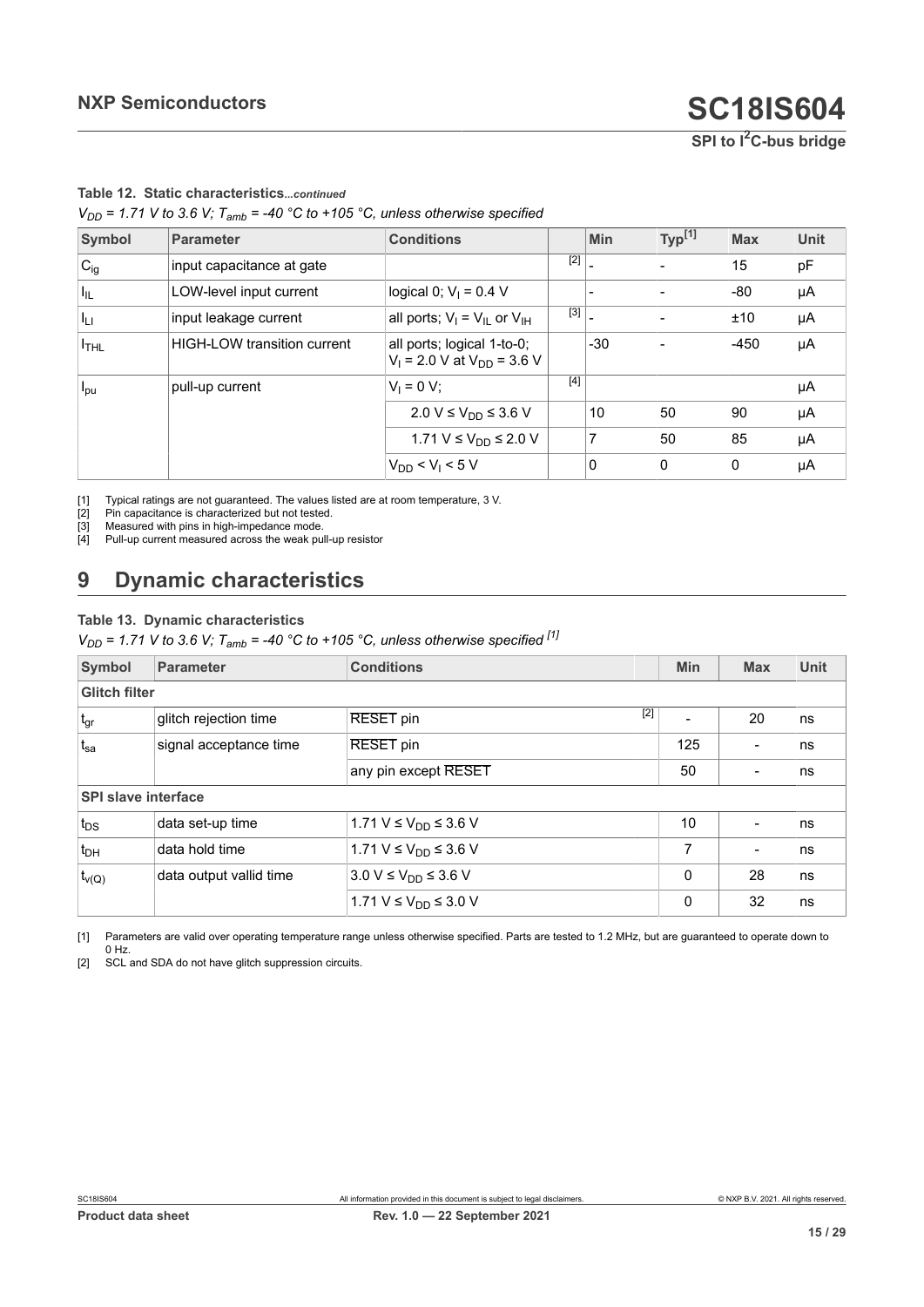**SPI to I2C-bus bridge**

<span id="page-15-1"></span>

#### <span id="page-15-0"></span>**Table 14. Additional SPI AC characteristics**

| Symbol           | Parameter             | <b>Conditions</b>                                                                | Min | <b>Typ</b>               | <b>Max</b> | Unit |
|------------------|-----------------------|----------------------------------------------------------------------------------|-----|--------------------------|------------|------|
| <b>ISPICLKW</b>  | SPICLK HIGH time      | between two SPI bytes                                                            | 8   |                          | ۰          | μs   |
| t <sub>CSW</sub> | CS HIGH time          | between two SPI transactions                                                     | 0.4 | $\blacksquare$           |            | μs   |
| ISPILAG1         | SPI enable lag time 1 | $\ln a$ SPI to I <sup>2</sup> C-bus transaction                                  | 0.4 | $\overline{\phantom{0}}$ |            | μs   |
| td               | delay time            | from last SCLK pulse to SDA LOW in a SPI to I <sup>2</sup> C-<br>bus transaction | 35  | $\overline{\phantom{a}}$ |            | μs   |

<span id="page-15-2"></span>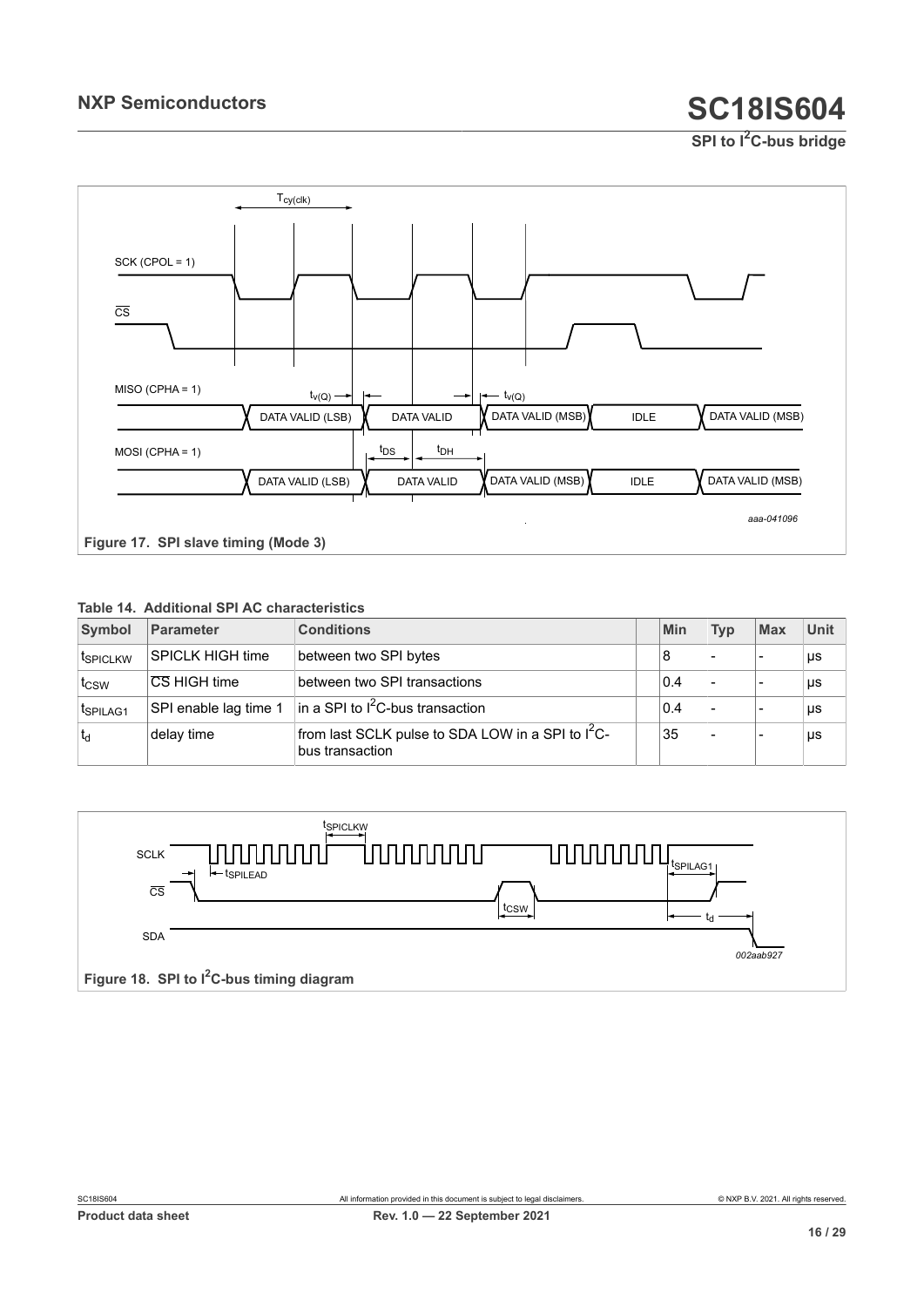**SPI to I2C-bus bridge**

#### <span id="page-16-0"></span>**Table 15. I <sup>2</sup>C-bus timing characteristics**

*All the timing limits are valid within the operating supply voltage and ambient temperature range; V<sub>DD</sub> = 1.71 V to 3.6 V; T<sub>amb</sub>*  $=$  -40 °C to +105 °C; and refer to  $V_{I\perp}$  and  $V_{I\parallel}$  with an input voltage of  $V_{SS}$  to  $V_{DD}$ .

| <b>Symbol</b>                  | <b>Parameter</b>                                                     | <b>Conditions</b> |            | <b>Standard</b><br>mode $I^2C$ -bus |                          | <b>Fast mode</b><br>$I^2C$ -bus |     |
|--------------------------------|----------------------------------------------------------------------|-------------------|------------|-------------------------------------|--------------------------|---------------------------------|-----|
|                                |                                                                      |                   | <b>Min</b> | <b>Max</b>                          | <b>Min</b>               | <b>Max</b>                      |     |
| $f_{SCL}$                      | <b>SCL clock frequency</b>                                           |                   | $\Omega$   | 100                                 | $\Omega$                 | 400                             | kHz |
| $t_{\mathsf{BUF}}$             | bus free time between a STOP and START<br>condition                  |                   | 4.7        |                                     | 1.3                      | $\overline{\phantom{a}}$        | μs  |
| $t_{HD;STA}$                   | hold time (repeated) START condition                                 |                   | 4.0        |                                     | 0.6                      | $\overline{\phantom{0}}$        | μs  |
| $t_{\text{SU;STA}}$            | set-up time for a repeated START condition                           |                   | 4.7        |                                     | 0.6                      | $\overline{\phantom{0}}$        | μs  |
| $t_{\mathsf{SU};\mathsf{STO}}$ | set-up time for STOP condition                                       |                   | 4.0        |                                     | 0.6                      | $\overline{\phantom{a}}$        | μs  |
| t <sub>HD;DAT</sub>            | data hold time                                                       |                   | $\Omega$   |                                     | $\Omega$                 | $\blacksquare$                  | ns  |
| $t_{VD;ACK}$                   | data valid acknowledge time                                          |                   |            | 0.6                                 | $\overline{a}$           | 0.6                             | μs  |
| t <sub>VD;DAT</sub>            | data valid time                                                      | LOW-level         |            | 0.6                                 | $\overline{\phantom{0}}$ | 0.6                             | μs  |
|                                |                                                                      | <b>HIGH-level</b> |            | 0.6                                 | $\overline{\phantom{0}}$ | 0.6                             | μs  |
| $t_{\text{SU;DAT}}$            | data set-up time                                                     |                   | 250        |                                     | 100                      | $\blacksquare$                  | ns  |
| t <sub>LOW</sub>               | LOW period of the SCL clock                                          |                   | 4.7        |                                     | 1.3                      | $\overline{\phantom{a}}$        | μs  |
| t <sub>HIGH</sub>              | HIGH period of the SCL clock                                         |                   | 4.0        |                                     | 0.6                      | $\overline{\phantom{a}}$        | μs  |
| $t_f$                          | fall time of both SDA and SCL signals                                |                   |            | 0.3                                 | $\overline{\phantom{a}}$ | 0.3                             | μs  |
| t <sub>r</sub>                 | rise time of both SDA and SCL signals                                |                   |            | 1                                   | $\overline{\phantom{0}}$ | 0.3                             | μs  |
| t <sub>SP</sub>                | pulse width of spikes that must be<br>suppressed by the input filter |                   |            | 50                                  |                          | 50                              | ns  |

<span id="page-16-1"></span>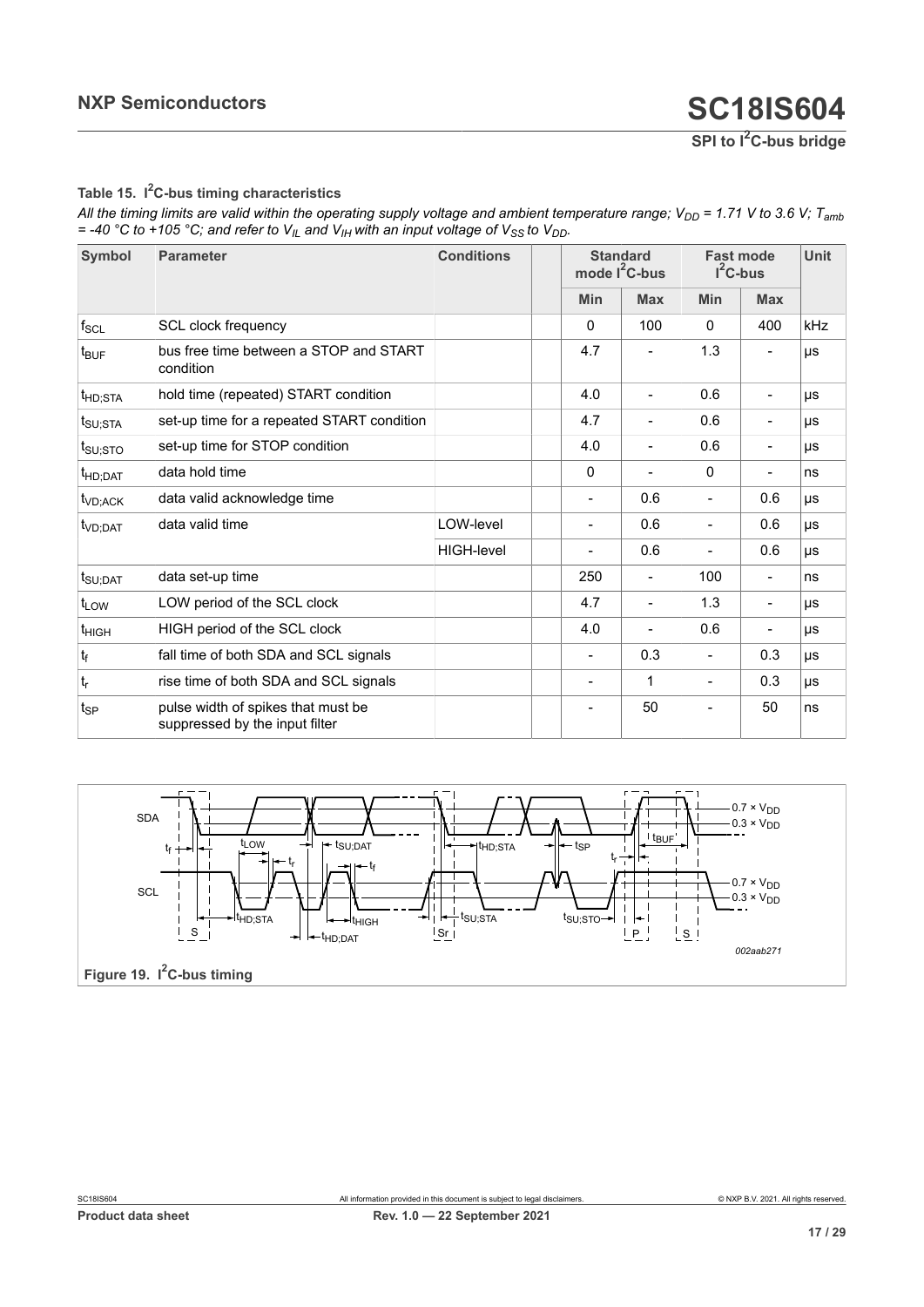**SPI to I2C-bus bridge**

## <span id="page-17-1"></span>**10 Package outline**

<span id="page-17-0"></span>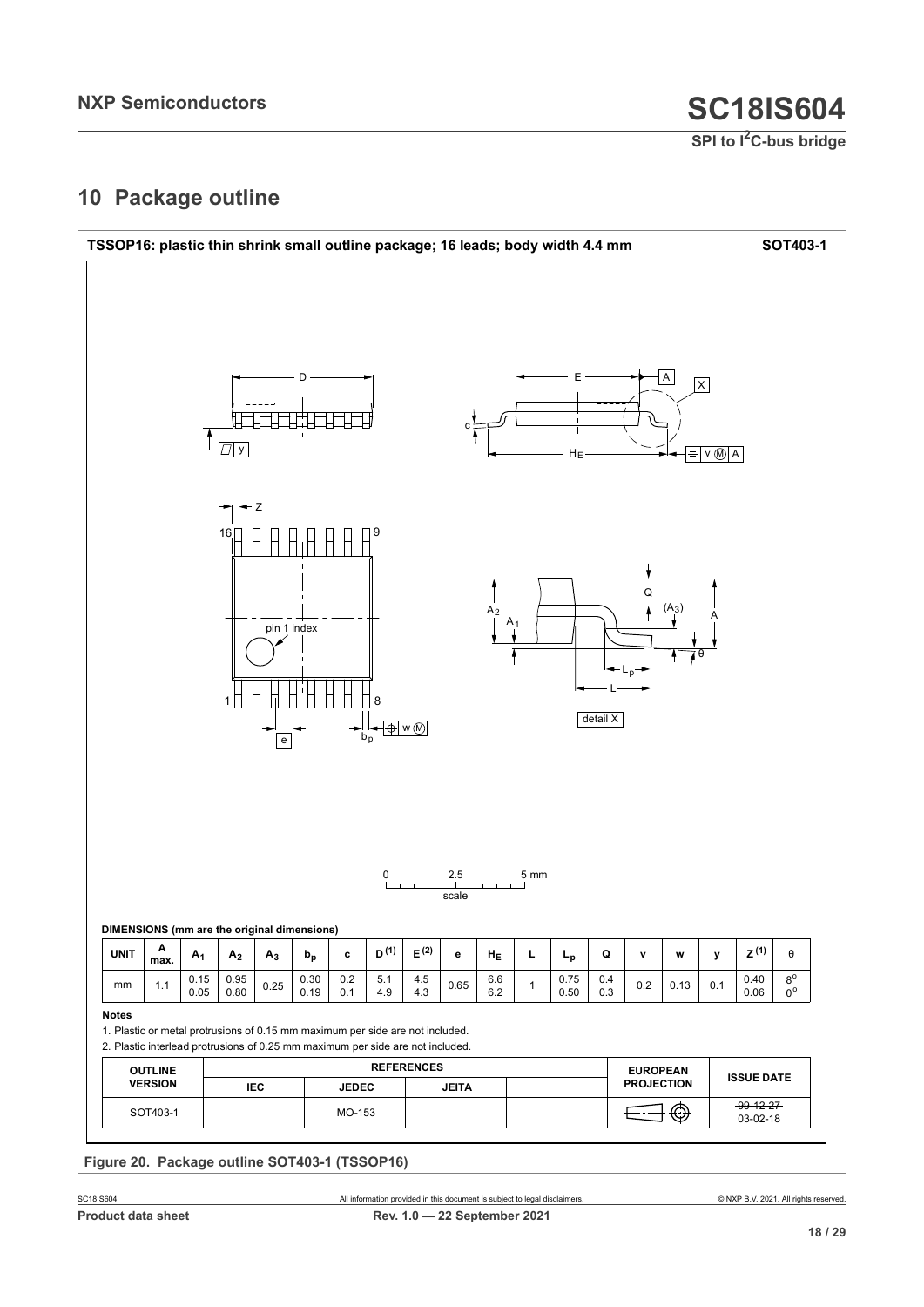**SPI to I2C-bus bridge**

## <span id="page-18-1"></span>**11 PCB layout**

<span id="page-18-0"></span>

**Figure 21. SOT403-1 (TSSOP16) footprint information for reflow soldering**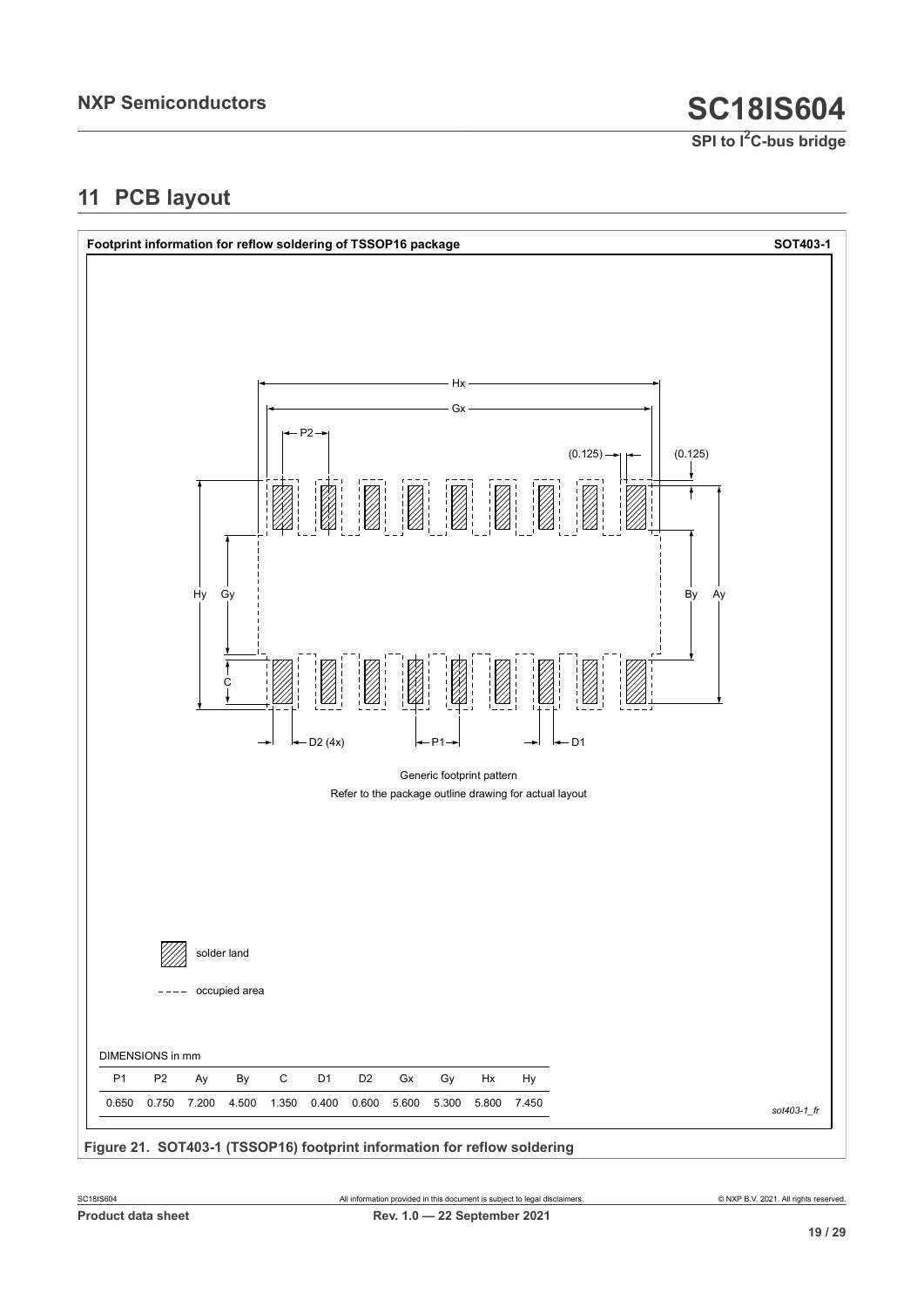## **SPI to I2C-bus bridge**

<span id="page-19-0"></span>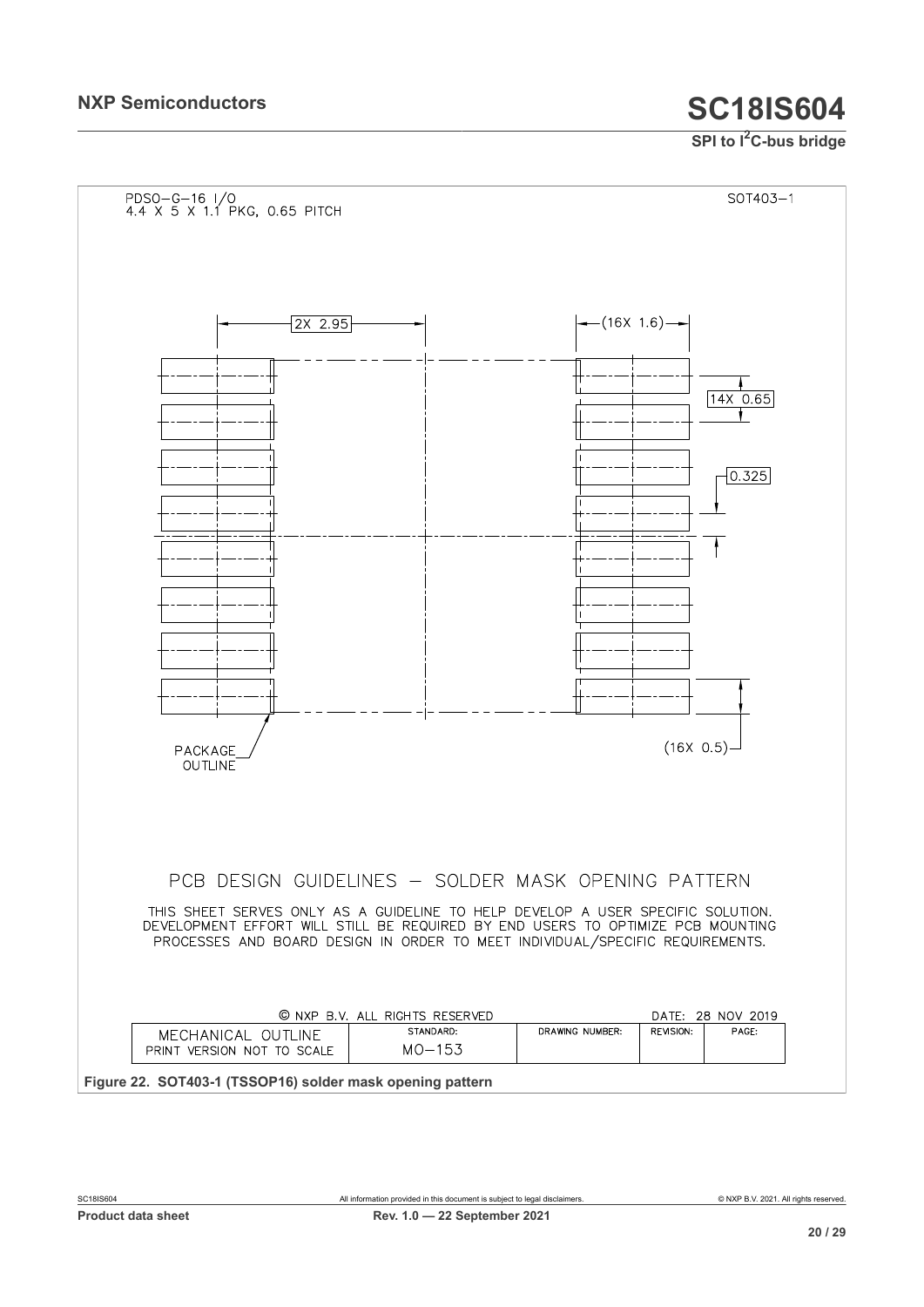## **SPI to I2C-bus bridge**

<span id="page-20-0"></span>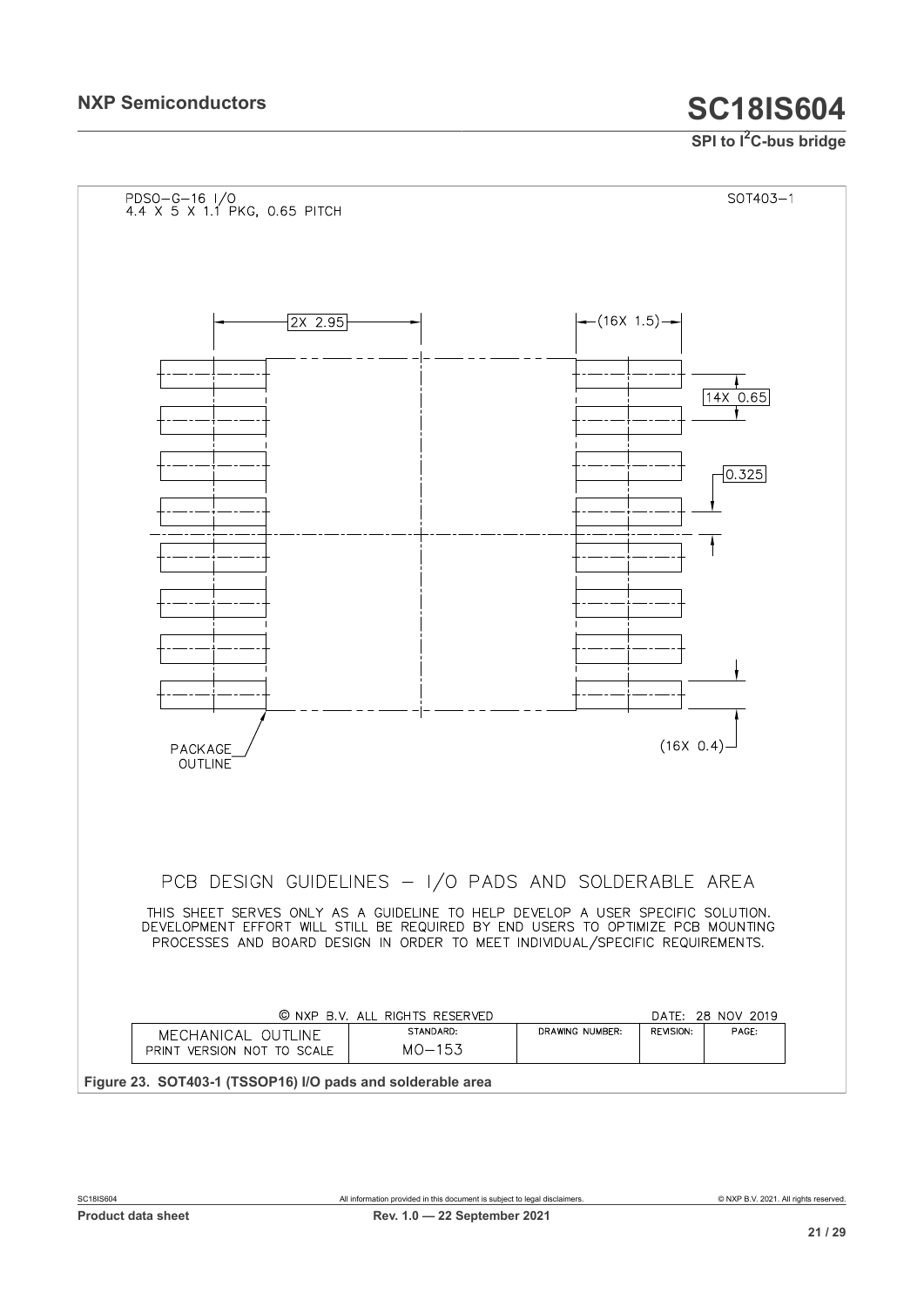## **SPI to I2C-bus bridge**

<span id="page-21-0"></span>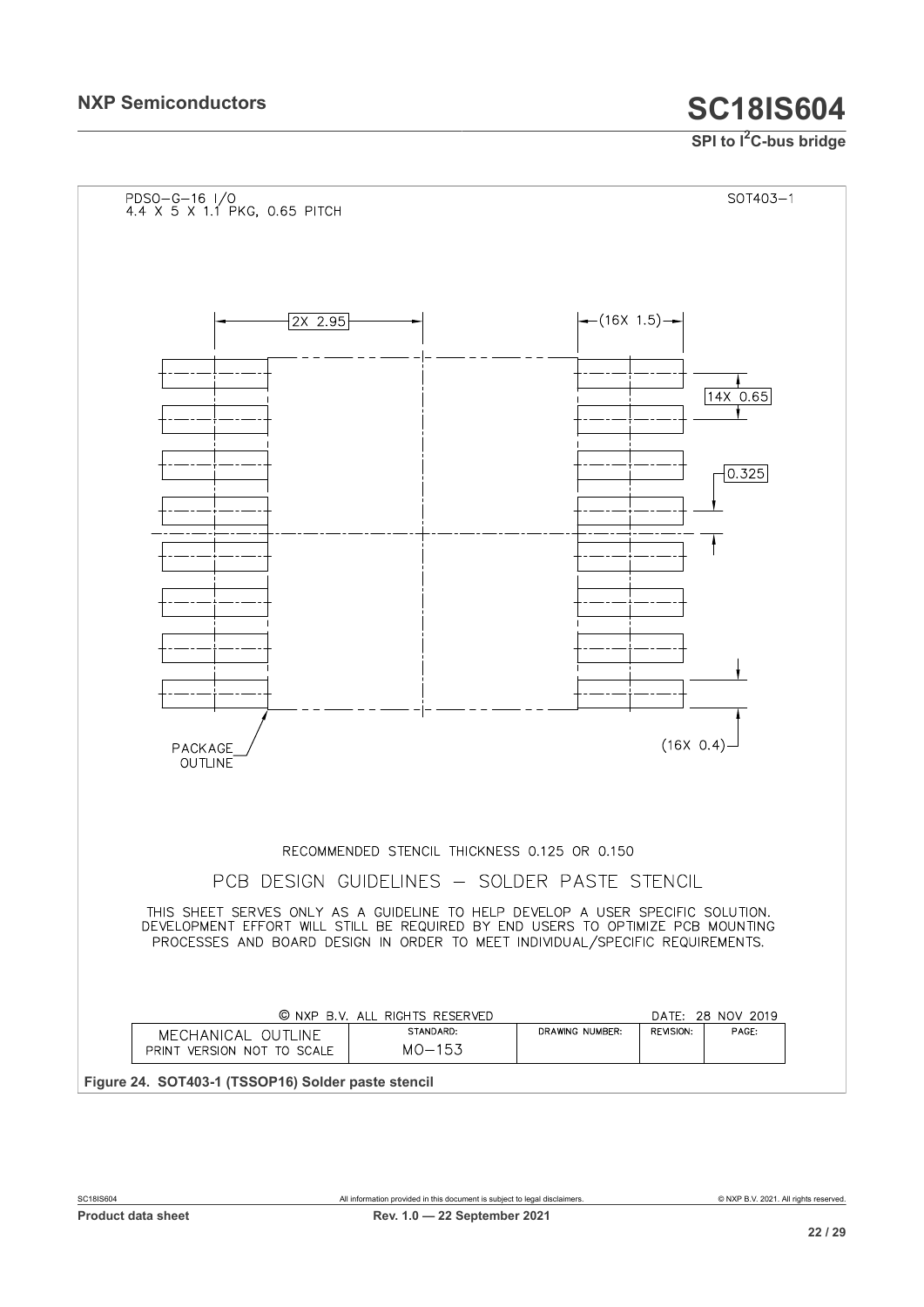## <span id="page-22-0"></span>**12 Soldering of SMD packages**

This text provides a very brief insight into a complex technology. A more in-depth account of soldering ICs can be found in Application Note *AN10365 "Surface mount reflow soldering description"*.

#### **12.1 Introduction to soldering**

Soldering is one of the most common methods through which packages are attached to Printed Circuit Boards (PCBs), to form electrical circuits. The soldered joint provides both the mechanical and the electrical connection. There is no single soldering method that is ideal for all IC packages. Wave soldering is often preferred when through-hole and Surface Mount Devices (SMDs) are mixed on one printed wiring board; however, it is not suitable for fine pitch SMDs. Reflow soldering is ideal for the small pitches and high densities that come with increased miniaturization.

#### **12.2 Wave and reflow soldering**

Wave soldering is a joining technology in which the joints are made by solder coming from a standing wave of liquid solder. The wave soldering process is suitable for the following:

- **•** Through-hole components
- **•** Leaded or leadless SMDs, which are glued to the surface of the printed circuit board

Not all SMDs can be wave soldered. Packages with solder balls, and some leadless packages which have solder lands underneath the body, cannot be wave soldered. Also, leaded SMDs with leads having a pitch smaller than ~0.6 mm cannot be wave soldered, due to an increased probability of bridging.

The reflow soldering process involves applying solder paste to a board, followed by component placement and exposure to a temperature profile. Leaded packages, packages with solder balls, and leadless packages are all reflow solderable.

Key characteristics in both wave and reflow soldering are:

- **•** Board specifications, including the board finish, solder masks and vias
- **•** Package footprints, including solder thieves and orientation
- **•** The moisture sensitivity level of the packages
- **•** Package placement
- **•** Inspection and repair
- **•** Lead-free soldering versus SnPb soldering

#### **12.3 Wave soldering**

Key characteristics in wave soldering are:

- **•** Process issues, such as application of adhesive and flux, clinching of leads, board transport, the solder wave parameters, and the time during which components are exposed to the wave
- **•** Solder bath specifications, including temperature and impurities

#### **12.4 Reflow soldering**

Key characteristics in reflow soldering are: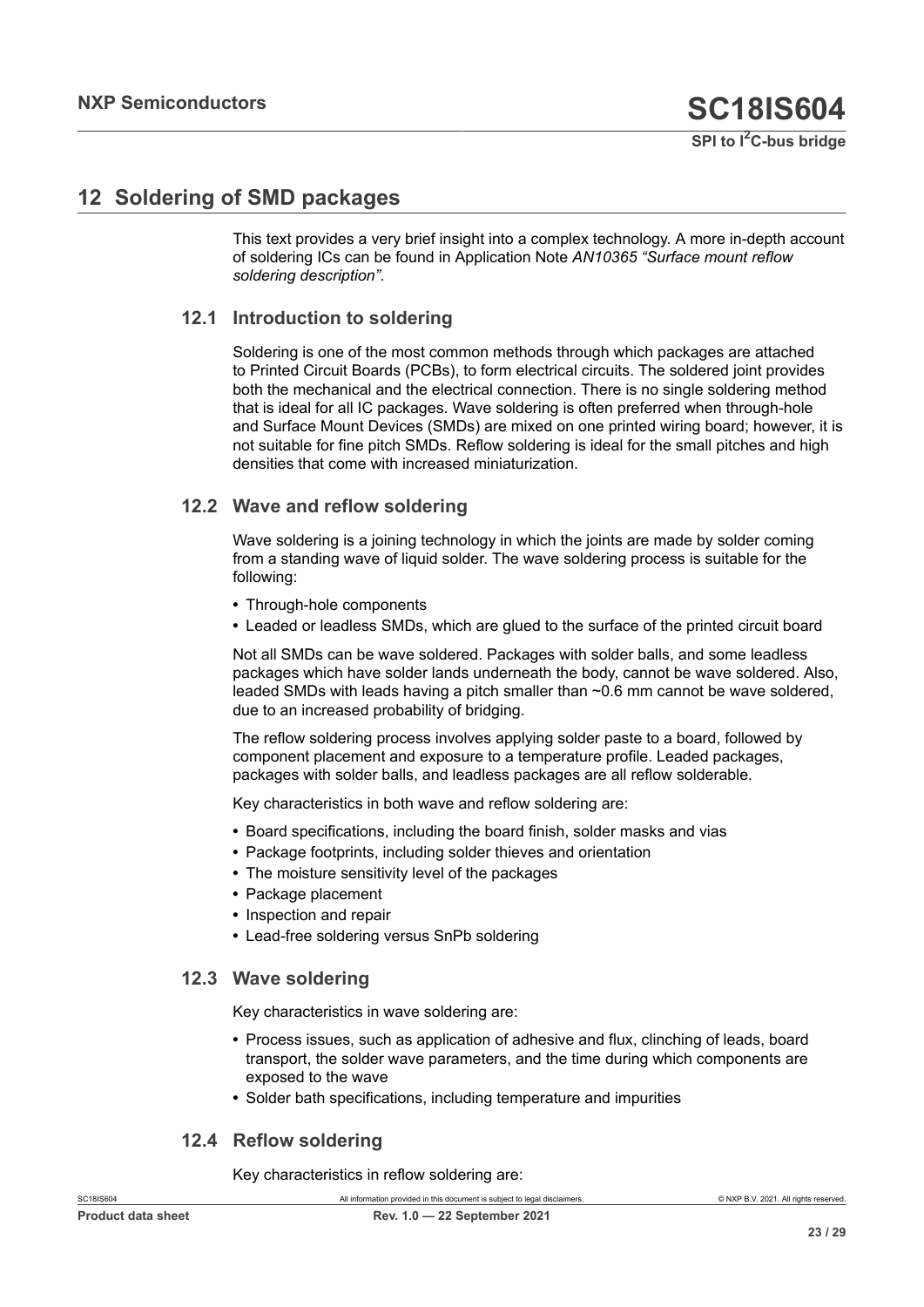**SPI to I2C-bus bridge**

- **•** Lead-free versus SnPb soldering; note that a lead-free reflow process usually leads to higher minimum peak temperatures (see [Figure 25](#page-24-0)) than a SnPb process, thus reducing the process window
- **•** Solder paste printing issues including smearing, release, and adjusting the process window for a mix of large and small components on one board
- **•** Reflow temperature profile; this profile includes preheat, reflow (in which the board is heated to the peak temperature) and cooling down. It is imperative that the peak temperature is high enough for the solder to make reliable solder joints (a solder paste characteristic). In addition, the peak temperature must be low enough that the packages and/or boards are not damaged. The peak temperature of the package depends on package thickness and volume and is classified in accordance with [Table](#page-23-0) 16 and [Table](#page-23-1) 17

<span id="page-23-0"></span>

|  | Table 16. SnPb eutectic process (from J-STD-020D) |  |  |
|--|---------------------------------------------------|--|--|
|--|---------------------------------------------------|--|--|

| Package thickness (mm) | Package reflow temperature (°C)<br>Volume (mm <sup>3</sup> ) |            |  |
|------------------------|--------------------------------------------------------------|------------|--|
|                        |                                                              |            |  |
|                        | < 350                                                        | $\geq$ 350 |  |
| < 2.5                  | 235                                                          | 220        |  |
| $\geq 2.5$             | 220                                                          | 220        |  |

#### <span id="page-23-1"></span>**Table 17. Lead-free process (from J-STD-020D)**

| Package thickness (mm) | Package reflow temperature (°C) |             |        |  |
|------------------------|---------------------------------|-------------|--------|--|
|                        | Volume (mm <sup>3</sup> )       |             |        |  |
|                        | < 350                           | 350 to 2000 | > 2000 |  |
| < 1.6                  | 260                             | 260         | 260    |  |
| 1.6 to $2.5$           | 260                             | 250         | 245    |  |
| > 2.5                  | 250                             | 245         | 245    |  |

Moisture sensitivity precautions, as indicated on the packing, must be respected at all times.

Studies have shown that small packages reach higher temperatures during reflow soldering, see [Figure 25](#page-24-0).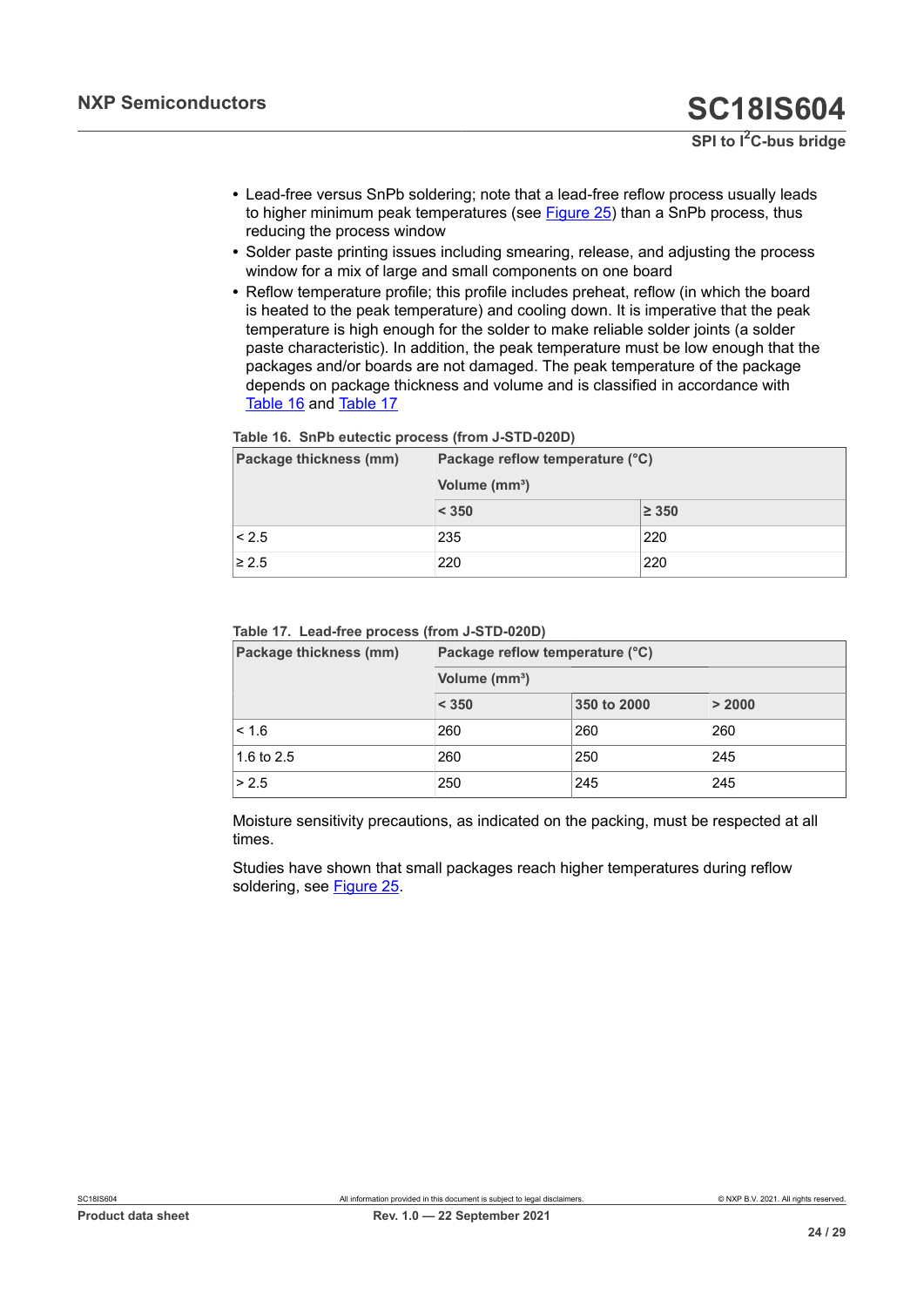**SPI to I2C-bus bridge**

<span id="page-24-0"></span>

For further information on temperature profiles, refer to Application Note *AN10365 "Surface mount reflow soldering description"*.

## <span id="page-24-3"></span>**13 Abbreviations**

<span id="page-24-1"></span>

| <b>Table 18. Abbreviations</b> |                                                    |  |  |
|--------------------------------|----------------------------------------------------|--|--|
| <b>Acronym</b>                 | <b>Description</b>                                 |  |  |
| ASCII                          | American Standard Code for Information Interchange |  |  |
| <b>CPU</b>                     | <b>Central Processing Unit</b>                     |  |  |
| <b>GPIO</b>                    | General Purpose Input/Output                       |  |  |
| I/O                            | Input/Output                                       |  |  |
| $I^2C$ -bus                    | Inter-Integrated Circuit bus                       |  |  |
| <b>LSB</b>                     | Least Significant Bit                              |  |  |
| <b>MSB</b>                     | Most Significant Bit                               |  |  |
| <b>PCB</b>                     | <b>Printed-Circuit Board</b>                       |  |  |
| <b>SPI</b>                     | Serial Peripheral Interface                        |  |  |
| <b>UART</b>                    | Universal Asynchronous Receiver/Transmitter        |  |  |

## <span id="page-24-4"></span>**14 Revision history**

<span id="page-24-2"></span>**Table 19. Revision history**

| Table 19. Revision history |              |                    |                      |                   |  |
|----------------------------|--------------|--------------------|----------------------|-------------------|--|
| Document ID                | Release date | Data sheet status  | <b>Change notice</b> | <b>Supersedes</b> |  |
| SC18IS604 v.1.0            | 20210922     | Product data sheet |                      |                   |  |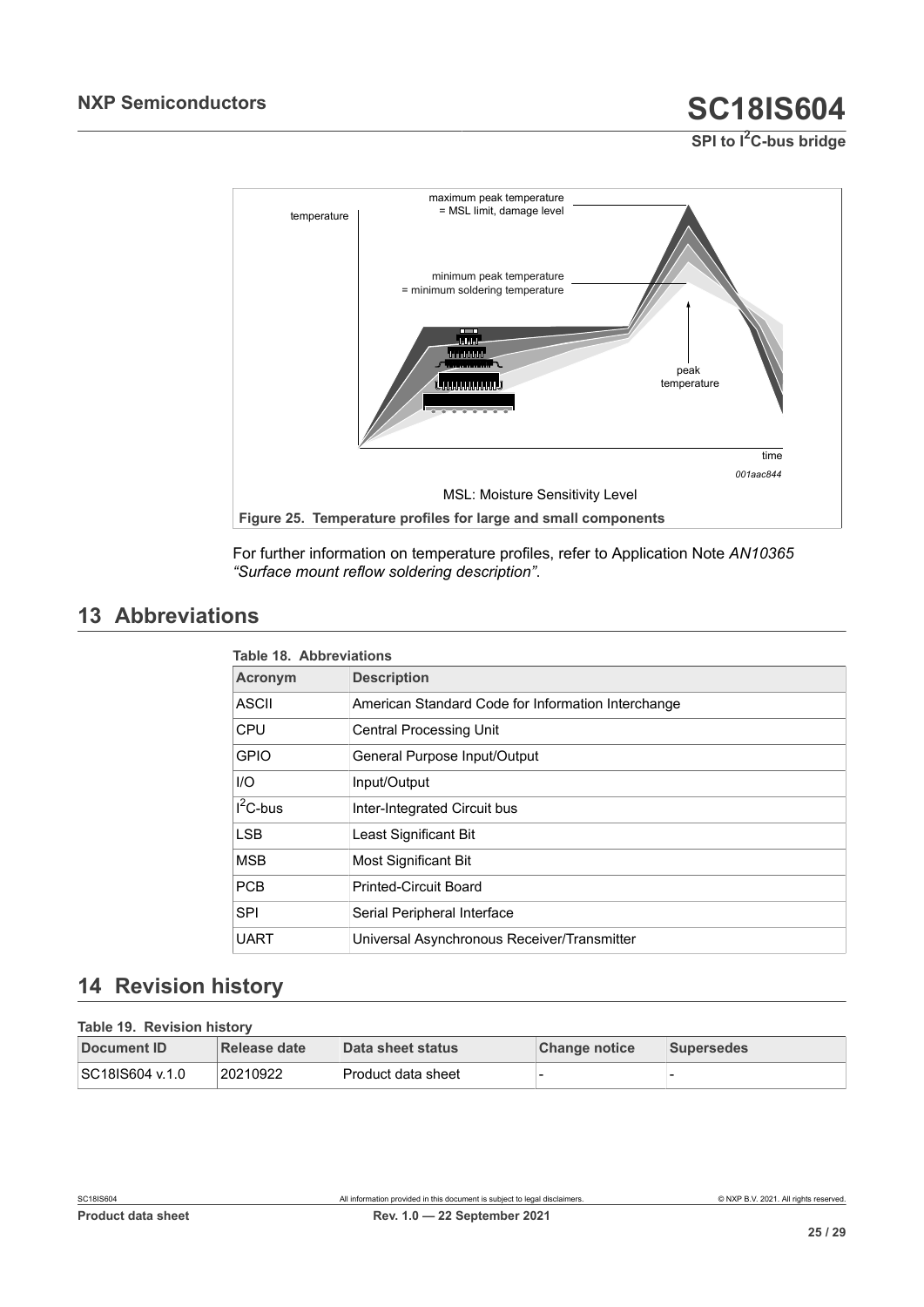## <span id="page-25-0"></span>**15 Legal information**

#### **15.1 Data sheet status**

| Document status <sup>[1][2]</sup> | Product status <sup>[3]</sup> | <b>Definition</b>                                                                        |
|-----------------------------------|-------------------------------|------------------------------------------------------------------------------------------|
| Objective [short] data sheet      | Development                   | This document contains data from the objective specification for product<br>development. |
| Preliminary [short] data sheet    | Qualification                 | This document contains data from the preliminary specification.                          |
| Product [short] data sheet        | Production                    | This document contains the product specification.                                        |

[1] Please consult the most recently issued document before initiating or completing a design.<br>[2] The term 'short data sheet' is explained in section "Definitions".

t :<br>[2] The term 'short data sheet' is explained in section "Definitions".<br>[3] The product status of device(s) described in this document may

The product status of device(s) described in this document may have changed since this document was published and may differ in case of multiple devices. The latest product status information is available on the Internet at URL http://www.nxp.com.

#### **15.2 Definitions**

**Draft** — A draft status on a document indicates that the content is still under internal review and subject to formal approval, which may result in modifications or additions. NXP Semiconductors does not give any representations or warranties as to the accuracy or completeness of information included in a draft version of a document and shall have no liability for the consequences of use of such information.

**Short data sheet** — A short data sheet is an extract from a full data sheet with the same product type number(s) and title. A short data sheet is intended for quick reference only and should not be relied upon to contain detailed and full information. For detailed and full information see the relevant full data sheet, which is available on request via the local NXP Semiconductors sales office. In case of any inconsistency or conflict with the short data sheet, the full data sheet shall prevail.

**Product specification** — The information and data provided in a Product data sheet shall define the specification of the product as agreed between NXP Semiconductors and its customer, unless NXP Semiconductors and customer have explicitly agreed otherwise in writing. In no event however, shall an agreement be valid in which the NXP Semiconductors product is deemed to offer functions and qualities beyond those described in the Product data sheet.

### **15.3 Disclaimers**

**Limited warranty and liability** — Information in this document is believed to be accurate and reliable. However, NXP Semiconductors does not give any representations or warranties, expressed or implied, as to the accuracy or completeness of such information and shall have no liability for the consequences of use of such information. NXP Semiconductors takes no responsibility for the content in this document if provided by an information source outside of NXP Semiconductors. In no event shall NXP Semiconductors be liable for any indirect, incidental, punitive, special or consequential damages (including - without limitation - lost profits, lost savings, business interruption, costs related to the removal or replacement of any products or rework charges) whether or not such damages are based on tort (including negligence), warranty, breach of contract or any other legal theory. Notwithstanding any damages that customer might incur for any reason whatsoever, NXP Semiconductors' aggregate and cumulative liability towards customer for the products described herein shall be limited in accordance with the Terms and conditions of commercial sale of NXP **Semiconductors** 

**Right to make changes** — NXP Semiconductors reserves the right to make changes to information published in this document, including without limitation specifications and product descriptions, at any time and without

notice. This document supersedes and replaces all information supplied prior to the publication hereof.

**Suitability for use** — NXP Semiconductors products are not designed, authorized or warranted to be suitable for use in life support, life-critical or safety-critical systems or equipment, nor in applications where failure or malfunction of an NXP Semiconductors product can reasonably be expected to result in personal injury, death or severe property or environmental damage. NXP Semiconductors and its suppliers accept no liability for inclusion and/or use of NXP Semiconductors products in such equipment or applications and therefore such inclusion and/or use is at the customer's own risk.

**Applications** — Applications that are described herein for any of these products are for illustrative purposes only. NXP Semiconductors makes no representation or warranty that such applications will be suitable for the specified use without further testing or modification. Customers are responsible for the design and operation of their applications and products using NXP Semiconductors products, and NXP Semiconductors accepts no liability for any assistance with applications or customer product design. It is customer's sole responsibility to determine whether the NXP Semiconductors product is suitable and fit for the customer's applications and products planned, as well as for the planned application and use of customer's third party customer(s). Customers should provide appropriate design and operating safeguards to minimize the risks associated with their applications and products. NXP Semiconductors does not accept any liability related to any default, damage, costs or problem which is based on any weakness or default in the customer's applications or products, or the application or use by customer's third party customer(s). Customer is responsible for doing all necessary testing for the customer's applications and products using NXP Semiconductors products in order to avoid a default of the applications and the products or of the application or use by customer's third party customer(s). NXP does not accept any liability in this respect.

**Limiting values** — Stress above one or more limiting values (as defined in the Absolute Maximum Ratings System of IEC 60134) will cause permanent damage to the device. Limiting values are stress ratings only and (proper) operation of the device at these or any other conditions above those given in the Recommended operating conditions section (if present) or the Characteristics sections of this document is not warranted. Constant or repeated exposure to limiting values will permanently and irreversibly affect the quality and reliability of the device.

**Terms and conditions of commercial sale** — NXP Semiconductors products are sold subject to the general terms and conditions of commercial sale, as published at http://www.nxp.com/profile/terms, unless otherwise agreed in a valid written individual agreement. In case an individual agreement is concluded only the terms and conditions of the respective agreement shall apply. NXP Semiconductors hereby expressly objects to applying the customer's general terms and conditions with regard to the purchase of NXP Semiconductors products by customer.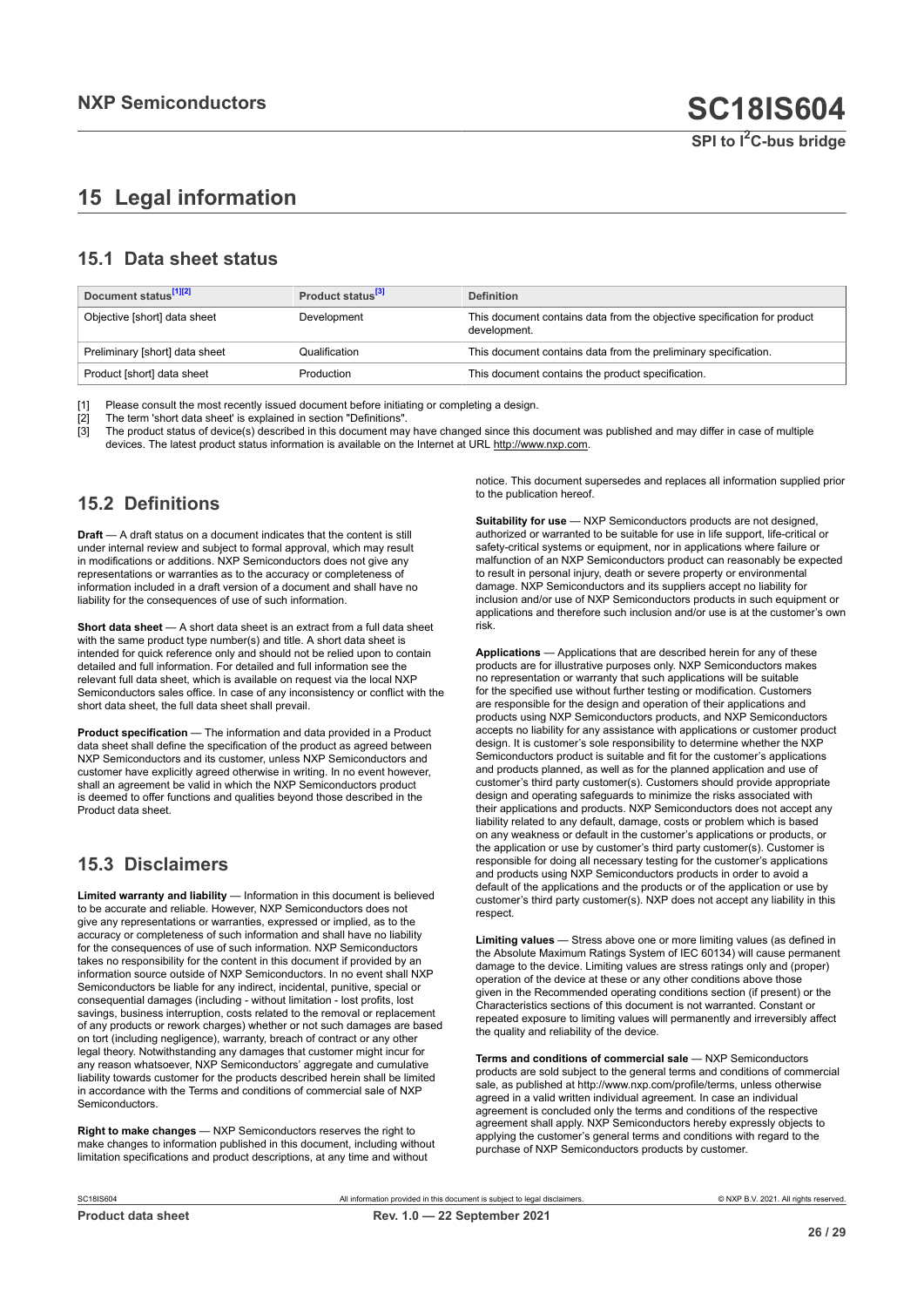### **SPI to I2C-bus bridge**

**No offer to sell or license** — Nothing in this document may be interpreted or construed as an offer to sell products that is open for acceptance or the grant, conveyance or implication of any license under any copyrights, patents or other industrial or intellectual property rights.

**Export control** — This document as well as the item(s) described herein may be subject to export control regulations. Export might require a prior authorization from competent authorities.

**Non-automotive qualified products** — Unless this data sheet expressly states that this specific NXP Semiconductors product is automotive qualified, the product is not suitable for automotive use. It is neither qualified nor tested in accordance with automotive testing or application requirements. NXP Semiconductors accepts no liability for inclusion and/or use of nonautomotive qualified products in automotive equipment or applications. In the event that customer uses the product for design-in and use in automotive applications to automotive specifications and standards, customer (a) shall use the product without NXP Semiconductors' warranty of the product for such automotive applications, use and specifications, and (b) whenever

customer uses the product for automotive applications beyond NXP Semiconductors' specifications such use shall be solely at customer's own risk, and (c) customer fully indemnifies NXP Semiconductors for any liability, damages or failed product claims resulting from customer design and use of the product for automotive applications beyond NXP Semiconductors' standard warranty and NXP Semiconductors' product specifications.

**Translations** — A non-English (translated) version of a document is for reference only. The English version shall prevail in case of any discrepancy between the translated and English versions.

#### **15.4 Trademarks**

Notice: All referenced brands, product names, service names and trademarks are the property of their respective owners.

**I <sup>2</sup>C-bus** — logo is a trademark of NXP B.V.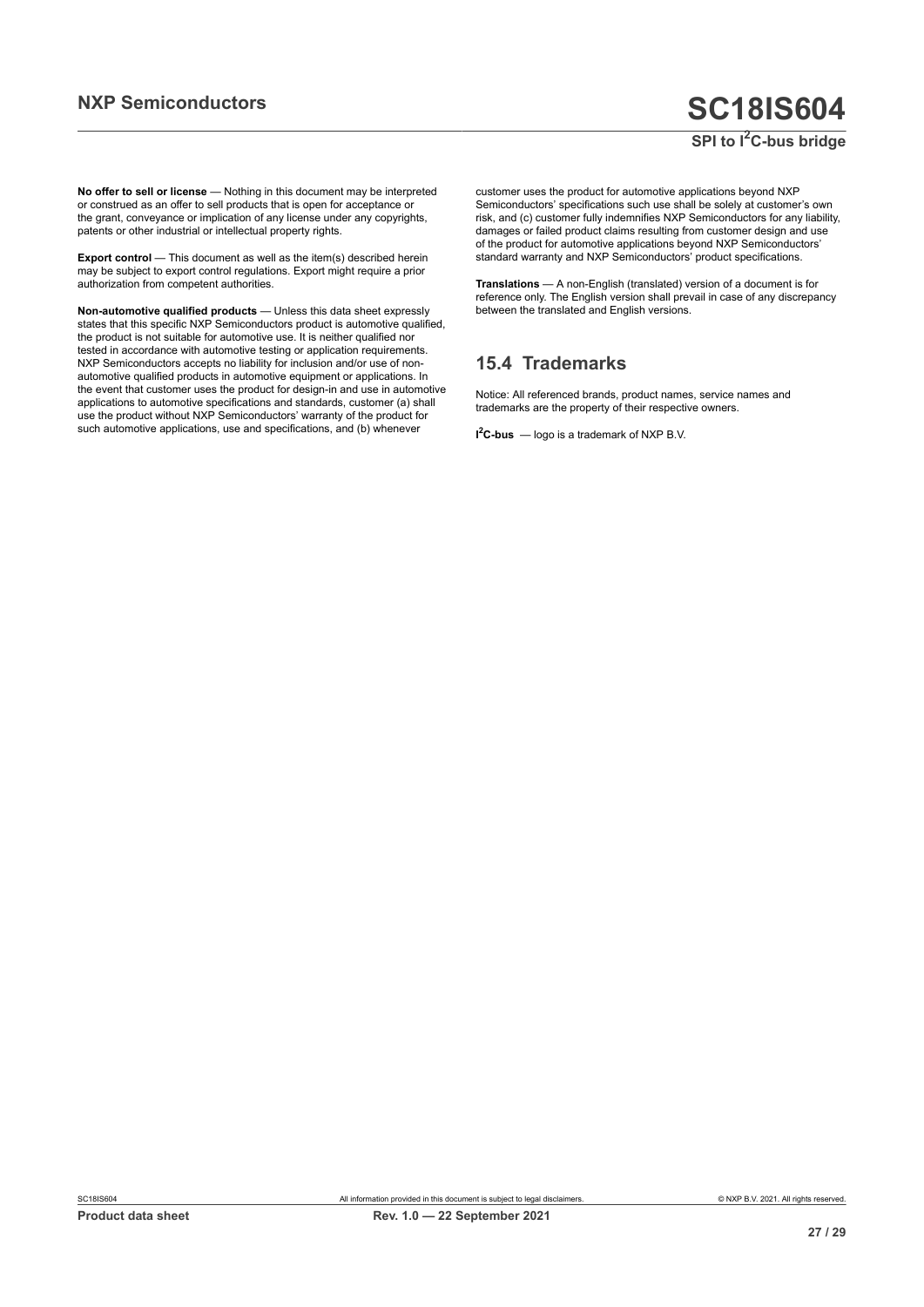## **Tables**

| Tab. $1$ . |                                            |  |
|------------|--------------------------------------------|--|
| Tab. 2.    |                                            |  |
| Tab. 3.    |                                            |  |
| Tab. 4.    |                                            |  |
| Tab. 5.    |                                            |  |
| Tab. 6.    | IOState - I/O pins state register (address |  |
|            |                                            |  |
| Tab. 7.    |                                            |  |
| Tab. 8.    | I2CTO - I2C-bus timeout register (address  |  |
|            |                                            |  |
| Tab. 9.    |                                            |  |

## **Figures**

| Fig. 1.  |                                             |
|----------|---------------------------------------------|
| Fig. 2.  | SC18IS604 pin configuration for TSSOP16 3   |
| Fig. 3.  |                                             |
| Fig. 4.  |                                             |
| Fig. 5.  | Push-pull output configuration 5            |
| Fig. 6.  |                                             |
| Fig. 7.  | SPI single master multiple slaves           |
|          |                                             |
| Fig. 8.  | Write N bytes to I2C-bus target device 9    |
| Fig. 9.  | Read N bytes from I2C-bus target device  10 |
| Fig. 10. |                                             |
| Fig. 11. |                                             |
| Fig. 12. |                                             |
| Fig. 13. |                                             |
| Fig. 14. | Write to SC18IS604 internal registers  12   |

[Tab.](#page-10-0) 10. [SPI configuration .............................................11](#page-10-0) [Tab.](#page-13-6) 11. [Limiting values ................................................](#page-13-6) 14 [Tab.](#page-13-7) 12. [Static characteristics .......................................](#page-13-7) 14 [Tab.](#page-14-4) 13. [Dynamic characteristics ..................................](#page-14-4) 15 [Tab.](#page-15-0) 14. Additional SPI AC characteristics ...................... 16<br>Tab. 15. I2C-bus timing characteristics ......................... 17 [Tab.](#page-16-0) 15. [I2C-bus timing characteristics .........................](#page-16-0) 17 [Tab.](#page-23-0) 16. [SnPb eutectic process \(from J-STD-020D\) .....](#page-23-0) 24<br>Tab. 17. Lead-free process (from J-STD-020D) ............24 [Tab.](#page-23-1) 17. [Lead-free process \(from J-STD-020D\) ............24](#page-23-1) [Tab.](#page-24-1) 18. [Abbreviations ...................................................25](#page-24-1) [Tab.](#page-24-2) 19. [Revision history ...............................................25](#page-24-2)

| Fig. 15. | Read from SC18IS604 internal register 12    |     |
|----------|---------------------------------------------|-----|
| Fig. 16. |                                             |     |
| Fig. 17. |                                             |     |
| Fig. 18. | SPI to I2C-bus timing diagram  16           |     |
| Fig. 19. |                                             |     |
| Fig. 20. | Package outline SOT403-1 (TSSOP16) 18       |     |
| Fig. 21. | SOT403-1 (TSSOP16) footprint information    |     |
|          |                                             |     |
| Fig. 22. | SOT403-1 (TSSOP16) solder mask              |     |
|          |                                             |     |
| Fig. 23. | SOT403-1 (TSSOP16) I/O pads and             |     |
|          |                                             | -21 |
| Fig. 24. | SOT403-1 (TSSOP16) Solder paste stencil  22 |     |
| Fig. 25. | Temperature profiles for large and small    |     |
|          |                                             | 25  |
|          |                                             |     |